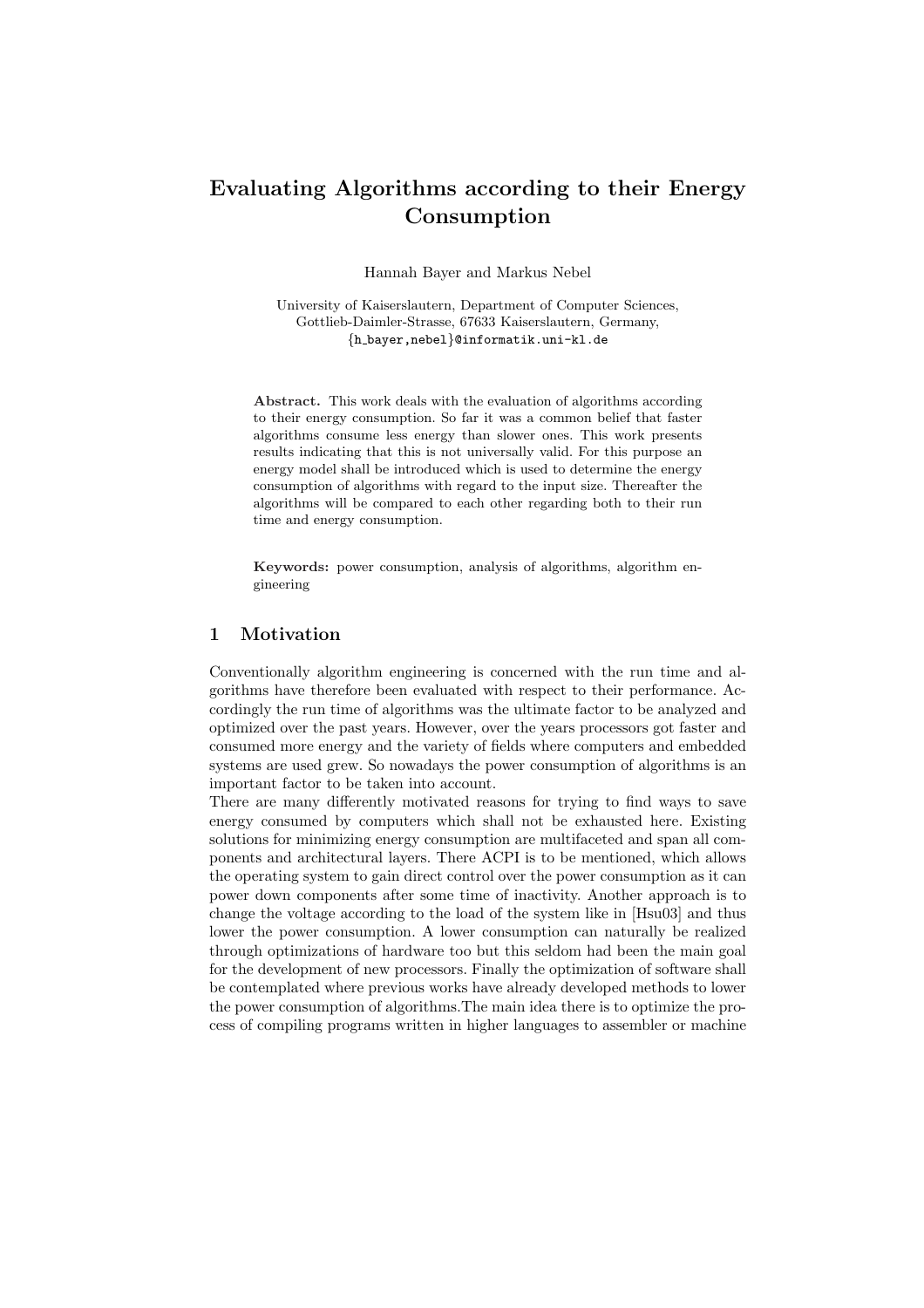code. As an example [LKHcT00] should be mentioned were the consumption is lowered by choosing a special alignment of the instructions. Some of those works as [SKWM01,LTMF95,The05,SL01,CKL00,TMW94,TMWL96,CKL02,GN00] do not directly derive methods to reduce the power consumption but present techniques and models to calculate the actual power consumed by an algorithm. Additionally there are papers concerning tools ( $[HKS<sup>+</sup>07]$  and  $[SC01]$ ) simulating the energy consumption.

In the sequel it shall be described how the simulation tool  $XEEMU$  ( $[HKS^+07]$ ) can be used to compare the power consumption of algorithms and a theoretical model shall be introduced which allows for the quantification of power consumed during the execution of algorithms written in assembler code. Even if it is common belief that faster algorithms need less energy – and knowledge of their run time therefore is sufficient – the simulations and calculations based on the model to be introduced will be used to analyze the expected energy consumption of several algorithms from searching and sorting. As a surprise the results show that there are pairs of algorithms where the faster one consumes more energy.

The rest of this paper is organized as follows. First some informations about the general approach will be given, in section 3 the preconditions for the simulation will be elucidated and the results of the simulations performed will be presented. Section 4 contains the development of the theoretical model whereas section 5 engages in the discussion of the results of this model.

## 2 Preliminaries

The algorithms to be analyzed are taken out of the range of searching an sorting algorithms. To refer to a consistent base the assembler code MIX [Knu98] will be used to describe the different algorithms for the theoretical model as well as for the simulation. As MIX has some instructions that do not exist the modern processors it is required that those instructions are "simulated" by two ore more independent instructions on the processors to be simulated and those to be modelled . To retrieve concrete data two processors will be used, the proprietary DSP from Fujitsu and the ARM7TDMI commonly used in high end embedded systems whereas the simulation tool XEEMU can be used to simulate the power consumption of an ARM5-processor. Even if the power consumption of processors for embedded systems is already optimized somewhat comparing to other processores nevertheless it will be interesting, for the design of embedded systems did potentially take other possibilities of reduction of power consumption into account and maybe the prospects of those have already been exhausted.

## 3 Simulation and first results

To gain a first impression of the power consumption of algorithms we will present the results from the simulation of certain searching algorithms originated from simulation with XEEMU ( $[HKS^+07]$ ) which were derived during the work of a student [Bra08]. For every algorithm the average run time and the average power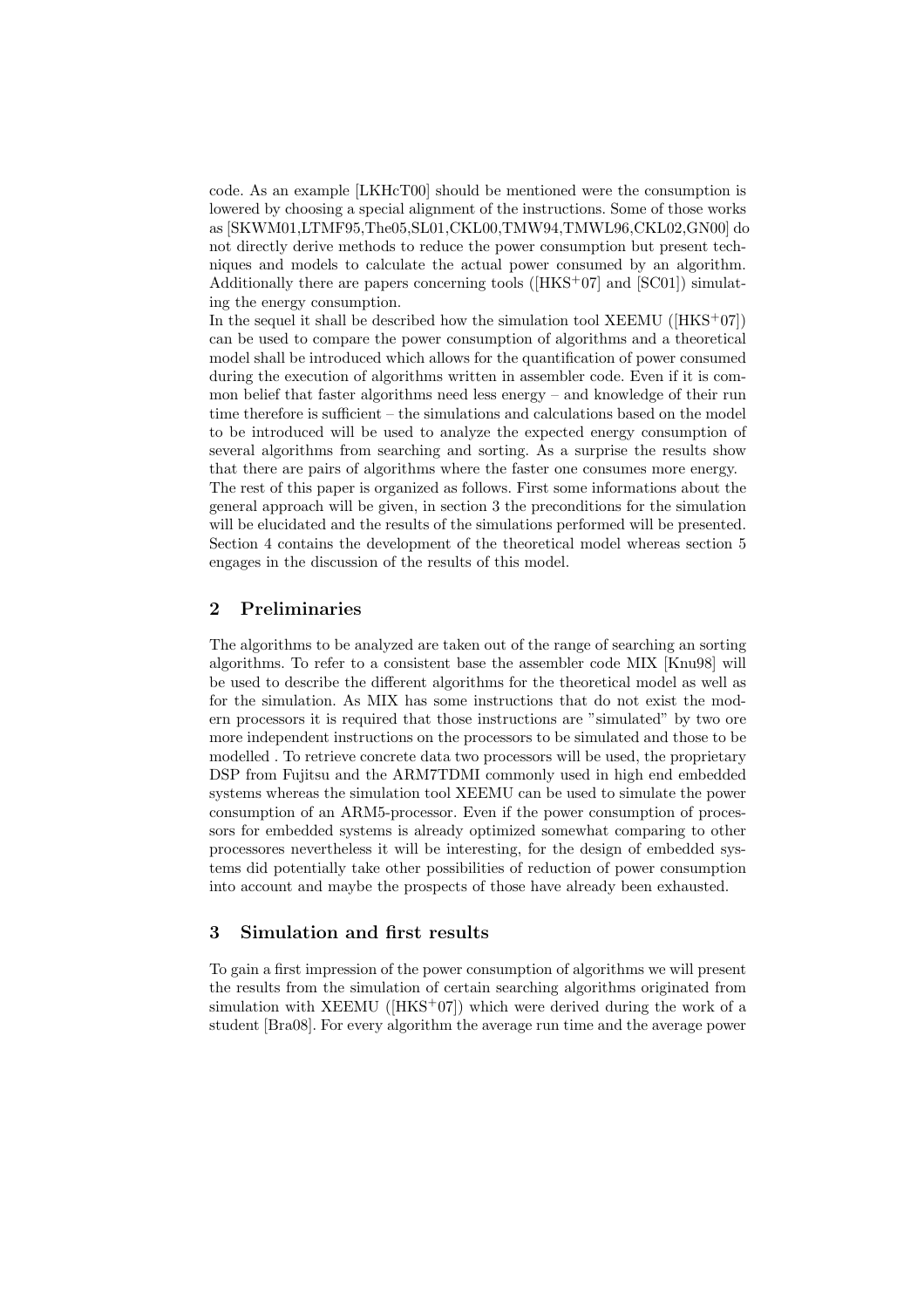consumption were derived from several passes of simulations. As the effects of cache misses change with different cache hierachies and different sizes of cache the effects do not merely depend on the algorithm itself. Hence, the cache size in XEEMU is set thus that no cache misses will take place after an initial process of once reading all elements (the power consumption of this process will be subtracted from the total power consumption). For the simulation of the average power consumption two versions were derived; one including and one excluding the power consumption of the cache. The latter will be interesting as the cache size is (as described above) chosen to be large and as a larger cache consumes more power (for example for cache management) the total power consumption is thus fairly dominated by the power consumption of the cache. In the sequel the average case results for three different types of sequential sorting algorithms will be presented as well as results for *Binary Search*, Uniform Binary Search and Fibonaccian Search. In Figure 1 it can be seen that for the run time the Sequential Search is significantly slower than the other two algorithms and it shows that the power consumption of all three algorithms appear to be the same if the consumption of the cache is taken into account. If this consumption is substracted it shows that there are differences between all three algorithms and thus shows that even if the *Quicker Sequential Search* is not significantly faster than the Quick Sequential Search it consumes less power. The Figure 2 pictures



Fig. 1: Average Run time /Average Power consumption with cache consumption /without cache consumption (Appendix Figures 7,8 and 9).

the run time and the power consumption of Binary Search, Uniform Binary Search and Fibonaccian Search. Relative to the run time the Fibonaccian Search is clearly the worst of the three algorithms whereas it cannot be stated clearly which one of the other two algorithms is the faster one. Considering the total power consumption including the consumption of the cache Figure 2 shows that the Fibonaccian Search is better than the Binary Search which should be chosen over the Uniform Binary Search. If one does not take the consumption of the cache into account the Fibonaccian Search seems not to be the best but not the worst either whereas it shows that the *Binary Search* seems to consume more power than the Uniform Binary Search at most input sizes.

Thus it can be seen that the correlation between run time an power consumption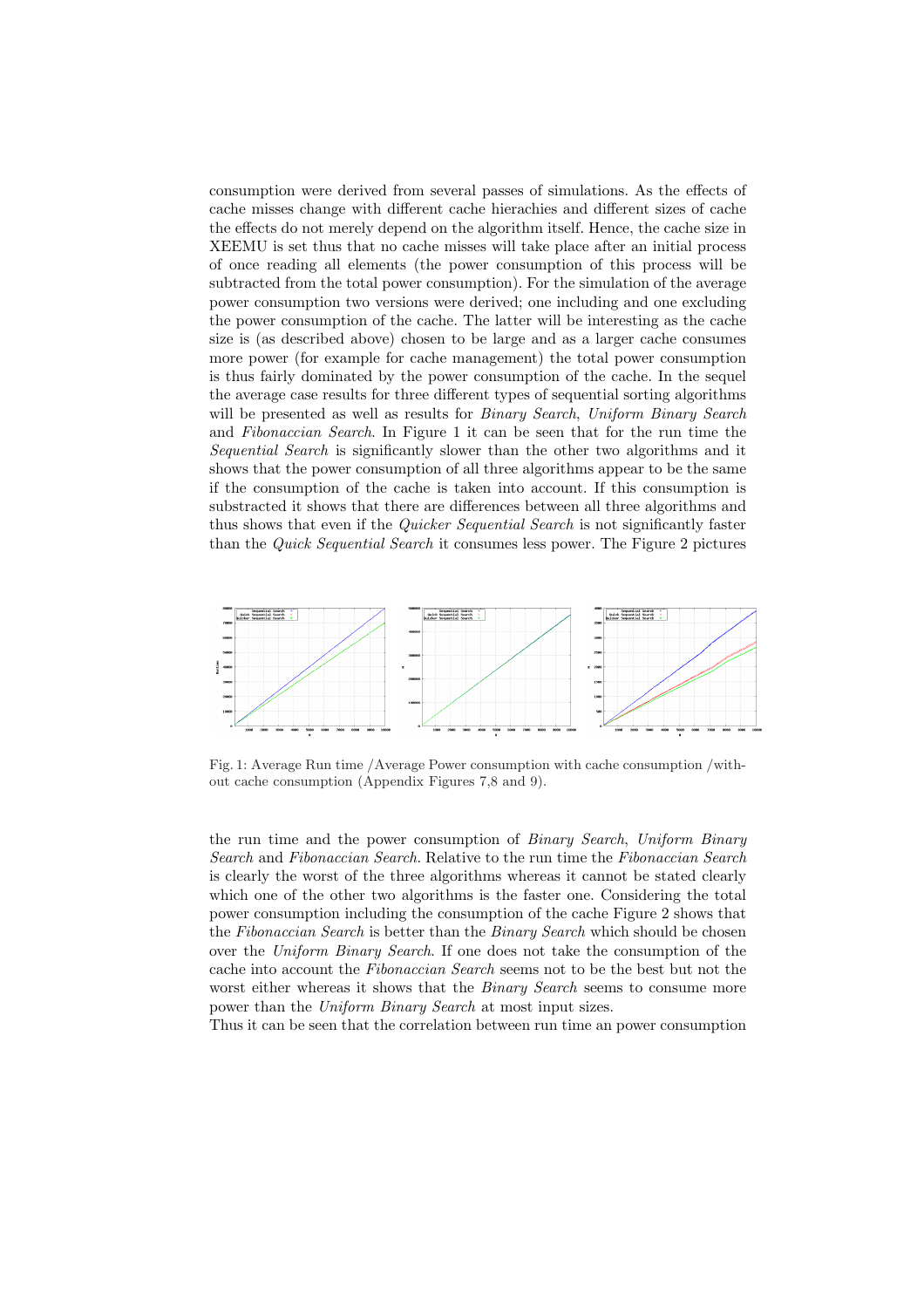

Fig. 2: Average Run time /Average Power consumption with cache consumption /without cache consumption (Appendix Figures 10,11 and 12).

is not necessarily existing. As the simulation of algorithms does take a lot of time especially for the average case further examinations were made with the help of a theoretical model that can be directly applied to algorithms written in assembler code.

## 4 Energy Model

We will continue by describing our model and its derivation. In [LTMF95] a model based on a risc-architecture is presented. According to this work, the main power consumption can be divided into two parts. One part is based on the instructions and the other one is based on the actual data used. Different instructions are performed by different components of the processor like the ALU or the multiplier or by a combination of components. As those components consume different amounts of power this results in different power consumptions for the variety of instructions. Furthermore, since not every component of the processor is used for every instruction components can be switched off when they are not used. Switching components off and on consumes energy and is therefore required to be noticed in an energy model. The power consumption in the CPU resulting from the processed data depends on the number of ones in the binary representation in the actual input and on the hamming-distances between two following sets of data the so-called bit-toggling.

Another model presented in [SKWM01] basically discriminates between two different kinds of power consumption, the consumption of the instruction itself and the consumption of the overhead resulting of the on and off switching of components. Furthermore this model does account for the consumption of pipeline stalls and cache misses.

The model shall analyze the power consumption as independently as possible from the data processed, therefore all mere data-dependend power consumption shall be left unregarded. Furthermore Pipeline stalls will not be accounted for as it is hard to calculate how often they are going to occur on average for a given algorithm with a specific size of input and as the existing knowledge regarding the power consumption of pipeline stalls is limited. In contrast the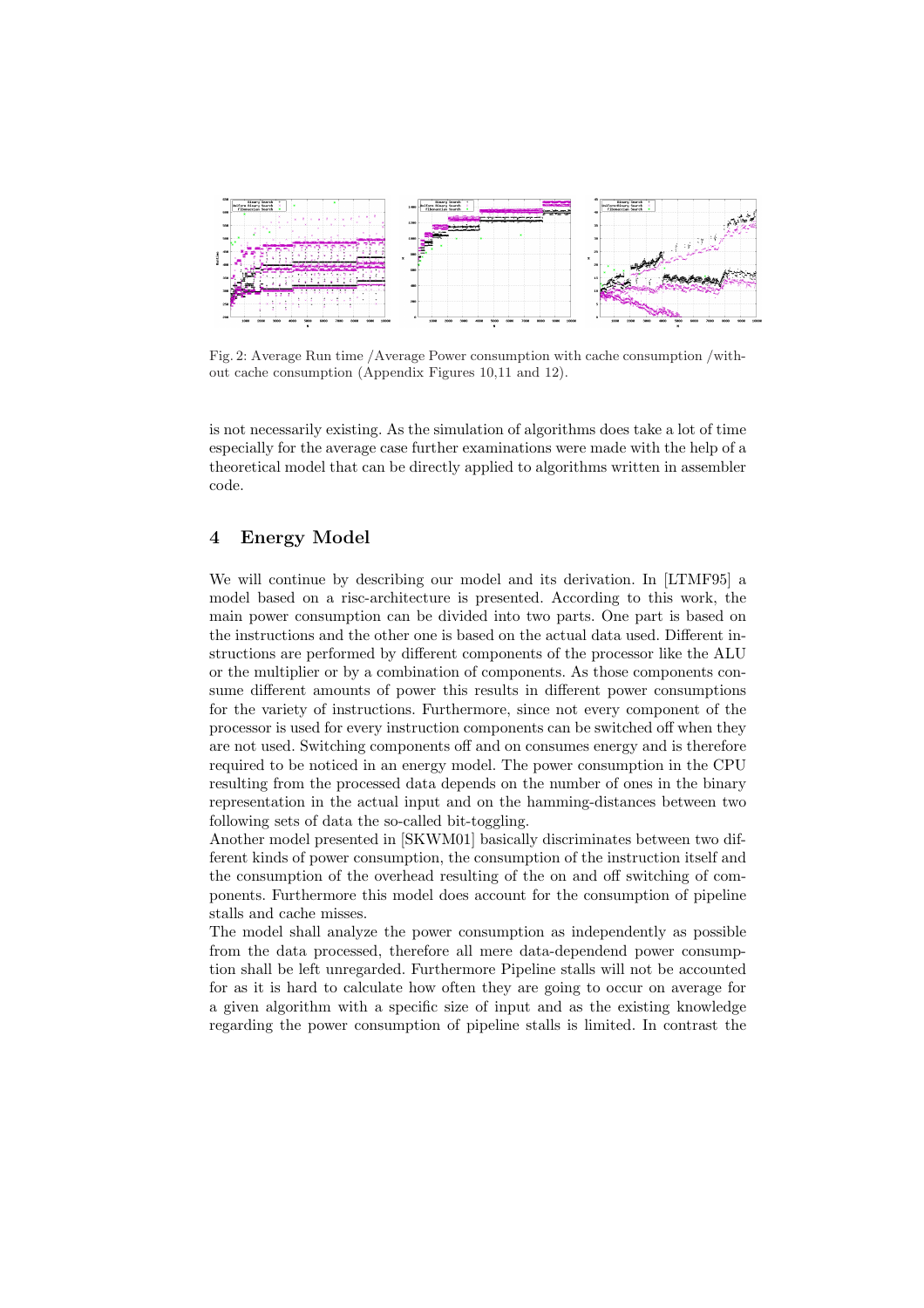existing informations about power consumption referring to cache misses could be used easily, but average case analysis of cache misses is yet not very common and therefore the existing results concerning their occurence are few and not very exact. Hence, only the consumption of the instructions and the overhead between two instructions will be taken into account.The conclusions drawn later all are subject to the presumption that pipeline stalls and cache misses do not alter the results if the effects of those would be considered in the model.

Further on it is presumed that the instructions of the processor to be modeled can be ordered into groups where all instruction contained in one group do have a very similar power consumption and the overhead between an instruction and another is nearly the same for all other instructions of the same group.

As the algorithms to be analyzed are written in the assembly language MIX, every instruction of this language will be filed into one such group. Since the goal is an energy model which can be applied to a wide variety of processors those groups are defined in a way that not only the instruction set of one processor will fit into it. This results in some groups having the same power consumption for a specific processor and the same overhead for the switching from and to other groups. The actual grouping is listed in the appendix.

We will use the following notation (as denoted in the example below): Every group is assigned with a factor standing for the value of the power consumption, for the overhead between two groups the factor will be noted as the names of the factors of the two groups separated by a colon. The value of the factors change according to the processor to be modeled; the actual values for the two processors are listed in the appendix as well. Below the application of the energy model to Sequential Search will be discussed to exemplify how algorithms were analyzed. The algorithm in Figure 3 is directly adopted from [Knu98] supplemented with the overhead between two instruction and the group-factor of instructions and overheads.

| line label     | instruction       |       | number of executions group-factor |
|----------------|-------------------|-------|-----------------------------------|
| 1 START        | LDA K             | 1     | $\alpha_1$                        |
| $\overline{2}$ |                   |       | $\alpha_1$ : $\alpha_6$           |
| 3              | ENT1 1-N          |       | $\alpha_6$                        |
| 4              |                   |       | $\alpha_6$ : $\alpha_8$           |
| 52H            | CMPA KEY+N,1 C    |       | $\alpha$ <sub>8</sub>             |
| 6              |                   | С     | $\alpha_8$ : $\alpha_{11}$        |
| 7              | <b>JE SUCCESS</b> | С     | $\alpha_{11}$                     |
| 8              |                   | $C-S$ | $\alpha_{11}$ : $\alpha_7$        |
| 9              | INC11             | $C-S$ | $\alpha$ <sub>7</sub>             |
| 10             |                   | $C-S$ | $\alpha_7$ : $\alpha_{11}$        |
| 11             | J1NP2B            | $C-S$ | $\alpha_{11}$                     |
| 12 FAILURE EQU | ∗                 | 1-S   |                                   |

Overhead resulting of Jumps: line 11 to line 5: C-1 times  $\alpha_{11}$  :  $\alpha_8$ 

Fig. 3: MIX Code amended for the analysis.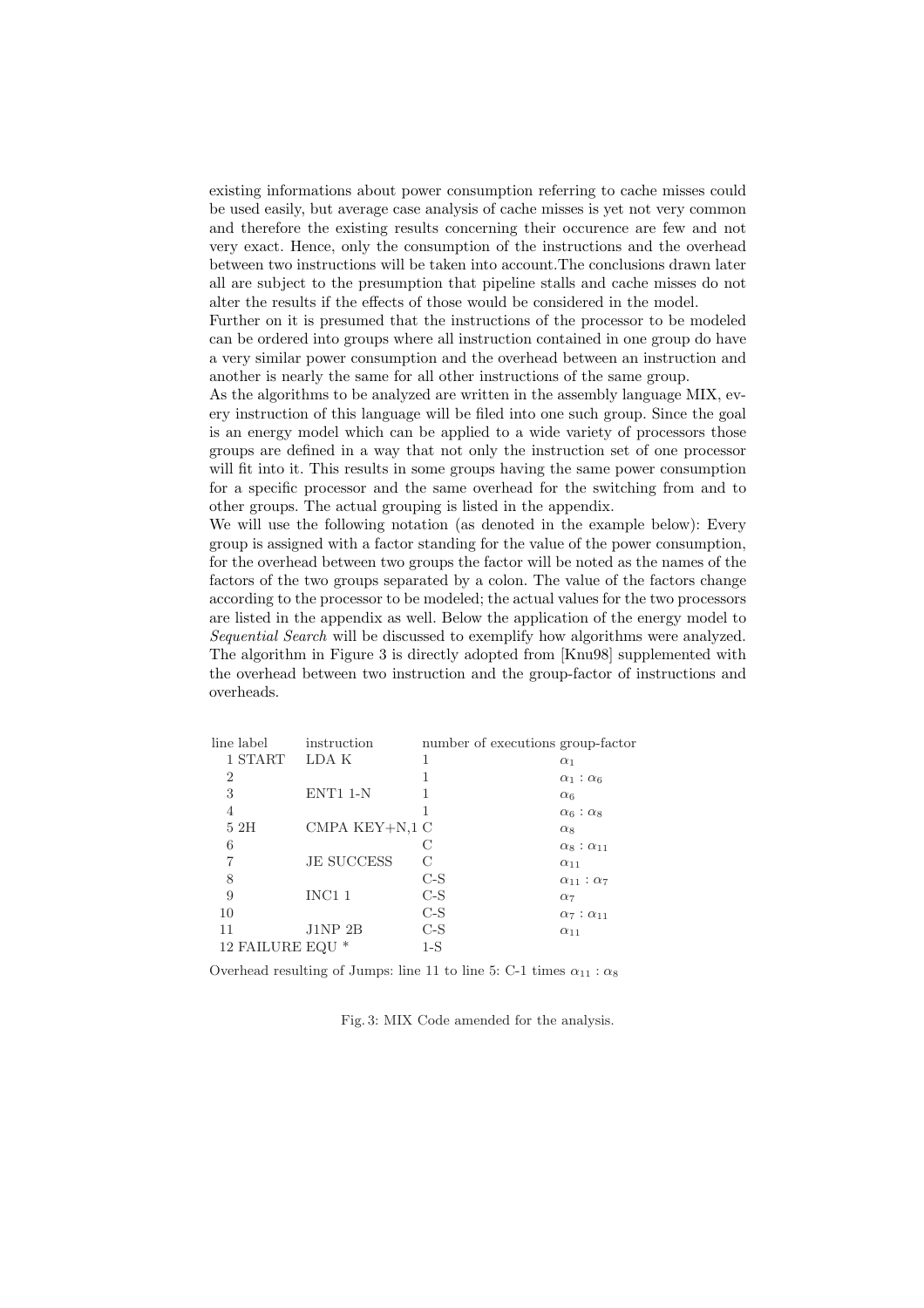Initially the accurate values for the occurrences of the instructions and the overheads are calculated based on input size  $N$ . In addition the run time is evaluated.

#### Analysis for a successfull search

The following formulas are adopted from [Knu98].

 $S = 1$ 

The number of comparisons is based on the assumption that every element of the searched set of elements is searched with the same probability.  $N+1$ 

$$
C = \frac{N+1}{2}
$$

Run time in u (Units of time) [Knu98]:  $(2,5\cdot N+3,5) u$ 

#### Average Power consumption

To analyze the power consumption of an algorithm one does only have to add the quantities of the factors which depend on the size of input.  $E =$  $\alpha_1 + \alpha_1 : \alpha_6 + \alpha_6 + \alpha_6 : \alpha_8 + C \cdot (\alpha_8 + \alpha_8 : \alpha_{11} + \alpha_{11}) + (C - S)(\alpha_{11} :$  $\alpha_7 + \alpha_7 + \alpha_7 : \alpha_{11} + \alpha_{11}) + (C - 1)(\alpha_{11} : \alpha_8)$ 

With the values for the group-factors from the appendix the following power consumption of the two processors can be derived:

**DSP**  $E = (92, 55 + 109, 75 \cdot N) mA$ 

ARM7TDMI  $E = (113.025 + 114.165 \cdot N) mA$ 

Now it is easy to compare algorithms regarding their power consumption. To visualize this the run time and the power consumption of the algorithms to be compared have been put into different plots (see for example Figure 4), where the x-axis is the input size and the y-axis is the run time or respectively the power consumption. It can be seen easily which algorithm is faster and which algorithm has the lower power consumption.

Another interesting fact to consider is the leakage power which is the power that is always consumed whether the processor is idle or not. The crucial point is now to learn if an idle processor would be turned off immediately the leakage power would affect the above statements concerning the evaluation according to the power consumption. If there are two algorithms (with the slower one consuming less energy) the first with the run time t and the power consumption  $e$  and the second respectively with  $t'$  and  $e'$  one only needs to solve the equation

$$
e + t \cdot l = e' + t' \cdot l
$$

for l. Thus with l one gets the leakage power it would take to delete the observed discrepancy between run time and energy consumption. If  $l$  is larger than the leakage power of the specific processor the discrepancy holds if leakage power is taken into account.

## 5 Results

For most problems it does apply that the fastest algorithm is the one with the lowest power consumption like for example for *quicksort* compared with *merge*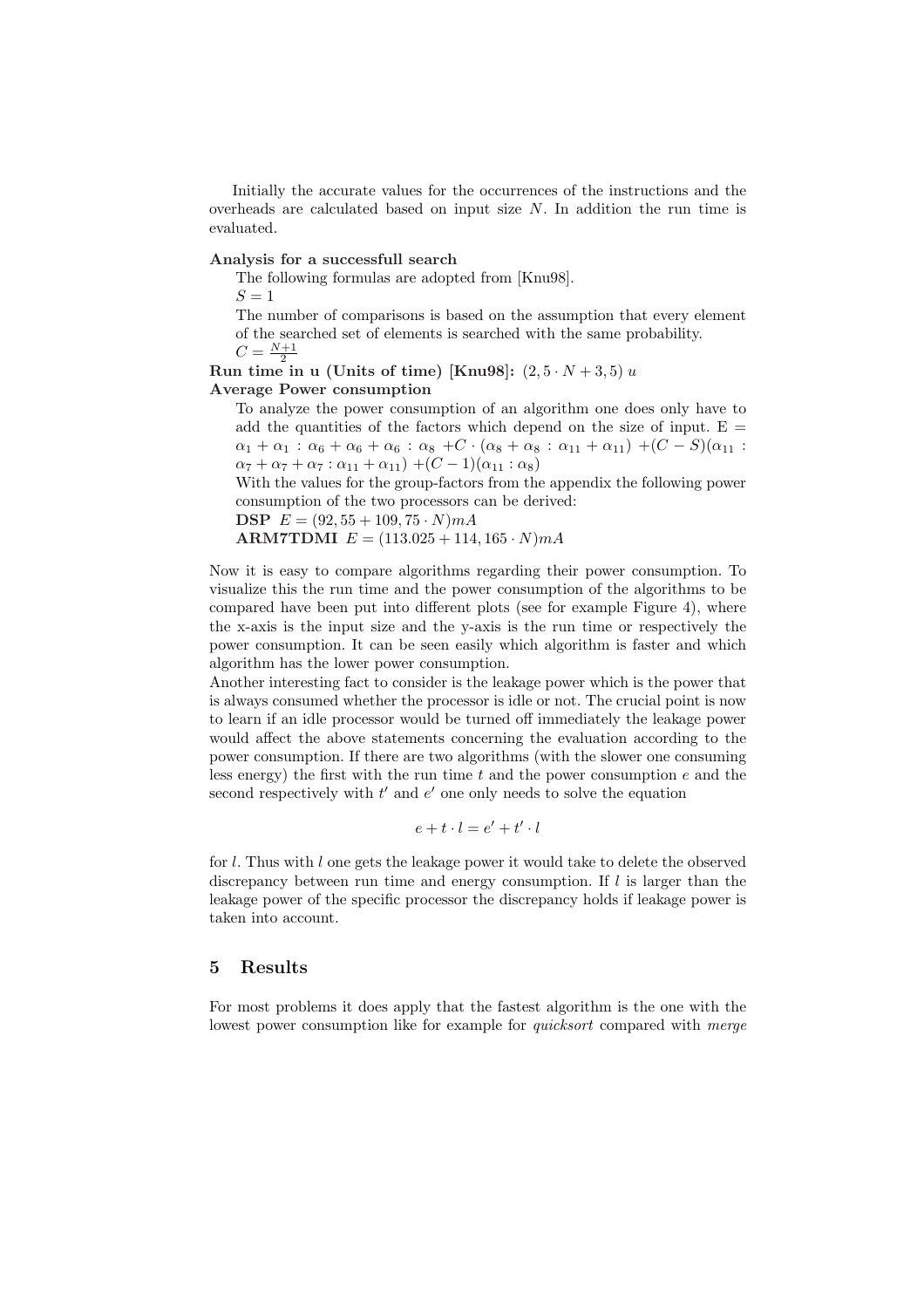sort or heapsort. But there are exceptions that cannot be disregarded. Those exceptions can be divided into different types. First are those algorithms that are faster but consume more energy than other algorithms for certain scopes of input sizes. Secondly those that are faster but consume more energy for all input sizes and last there are those where the statement of the second type holds true even when leakage power is taken into account. Good examples of the first kind are given by the algorithms for sequential search.

The Figure 4 illustrates the average case run time and the power consumption of Sequential Search, Quick Sequential Search and Quicker Sequential Search as described in [Knu98]. Whereas one cannot see a significant difference between the run time and the power consumption for great input sizes this is different for small input sizes as shall be seen in the sequel.



Fig. 4: Average Run time/ Average Power consumption DSP/ Average Power consumption ARM7TDMI (Appendix Figures 13,14 and 15).

The following table depicts the intersection points of the graphs regarding the size of input for the three types of sequential searches and thus shows the scope of input sizes, where the faster algorithm consumes more energy than the slower one.

|                                               | Run time Power consumpt. DSP | Power consumpt. ARM7TDMI |
|-----------------------------------------------|------------------------------|--------------------------|
| Sequential Search & Quick Sequ. 9<br>S.       | 6,58                         | 7,057                    |
| Sequential Search & Quicker Sequ. 6.667<br>S. | 7,077                        | 7,936                    |
| Quick Sequ. Search & Quicker 2<br>Sequ. S.    | 7,763                        | 9,443                    |

As shown in the table above the intersection points of the graphs of the run time and the power consumption do not result from the same input sizes. For example whereas "Quicker Sequential Search" is to be preferred to "Quick Sequential Search" at almost any input size regarding the run time the same does not hold for the energy consumption. Therefore it would be better to use "Quick Sequential Search" for smaller input values and to switch to "Quicker Sequential Search" for larger input values to save energy.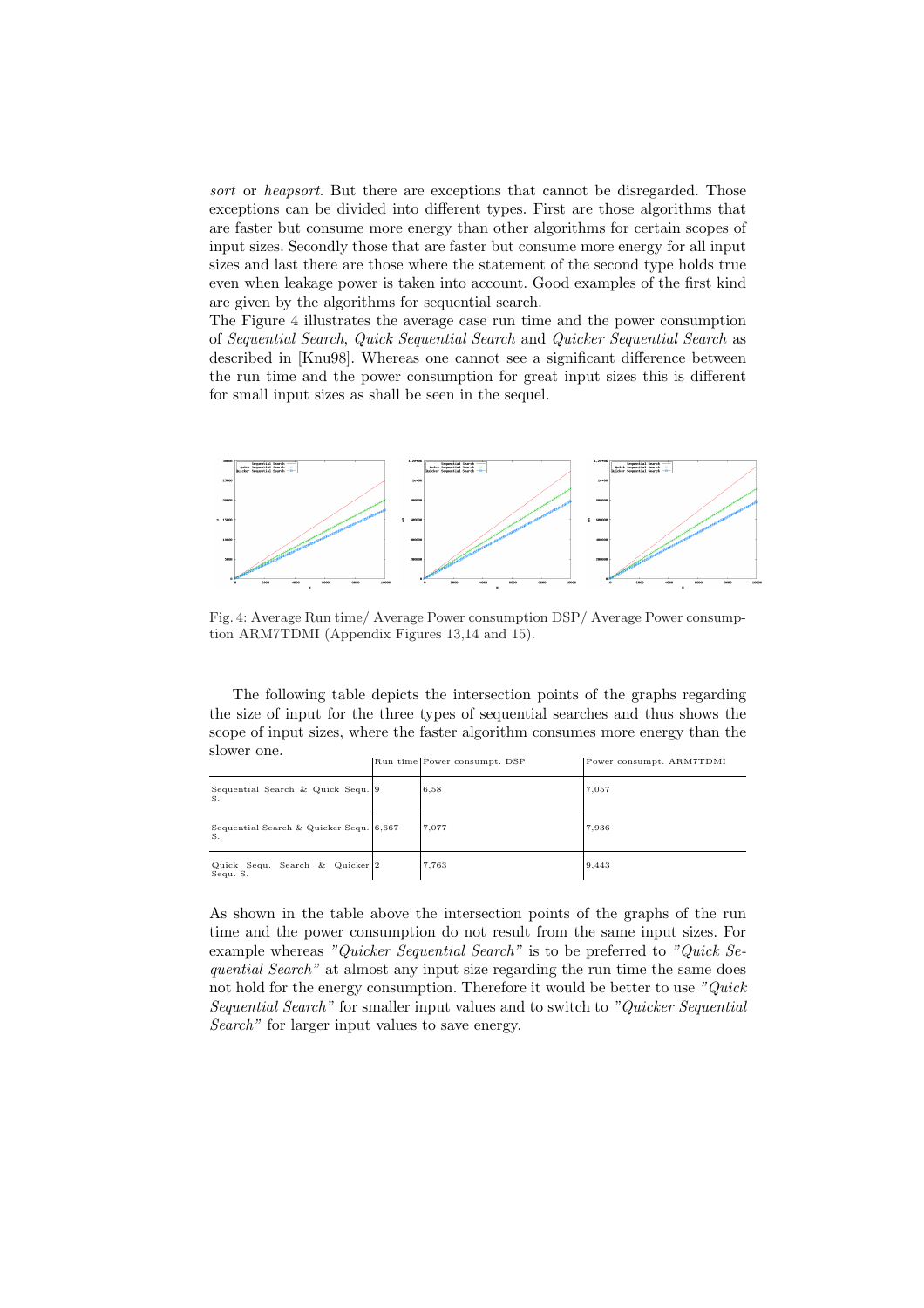The algorithms "Uniform Binary Search" and "Fibonaccian Search" shall exemplify the second kind. In Figure 5 one can see that with regard to the run time



Fig. 5: Average Run time/ Average Power consumption DSP/ Average Power consumption ARM7TDMI (Appendix Figures 16,17 and 18).

the "Fibonaccian Search" should be preferred to the "Uniform Binary Search" this cannot be said regarding the power consumption. Looking at the consumption of the DSP the "Fibonaccian Search" is slightly worse but with regard to the ARM7TDMI the discrepancy becomes significant. Furthermore it is to be mentioned that the graphs plotted above are only those for the average case but the basic message is the same for the worst case.

If leakage power is accounted for the result changes for the power consumption of the DSP, the "Fibonaccian Search" does no longer consume more energy then the "Uniform binary search". Contrary to that the result does not change for the ARM7TDMI.

Similarly significant is the comparison of "Straight Insertion Sort", "Straight Selection Sort" and "List Insertion Sort".



Fig. 6: Average Run time/ Average Power consumption DSP/ Average Power consumption ARM7TDMI (Appendix Figures 19,20 and 21).

In Figure 6 again the average case is plotted. Similar to the illustration above for the binary searches it can be stated for the sorting algorithms illustrated that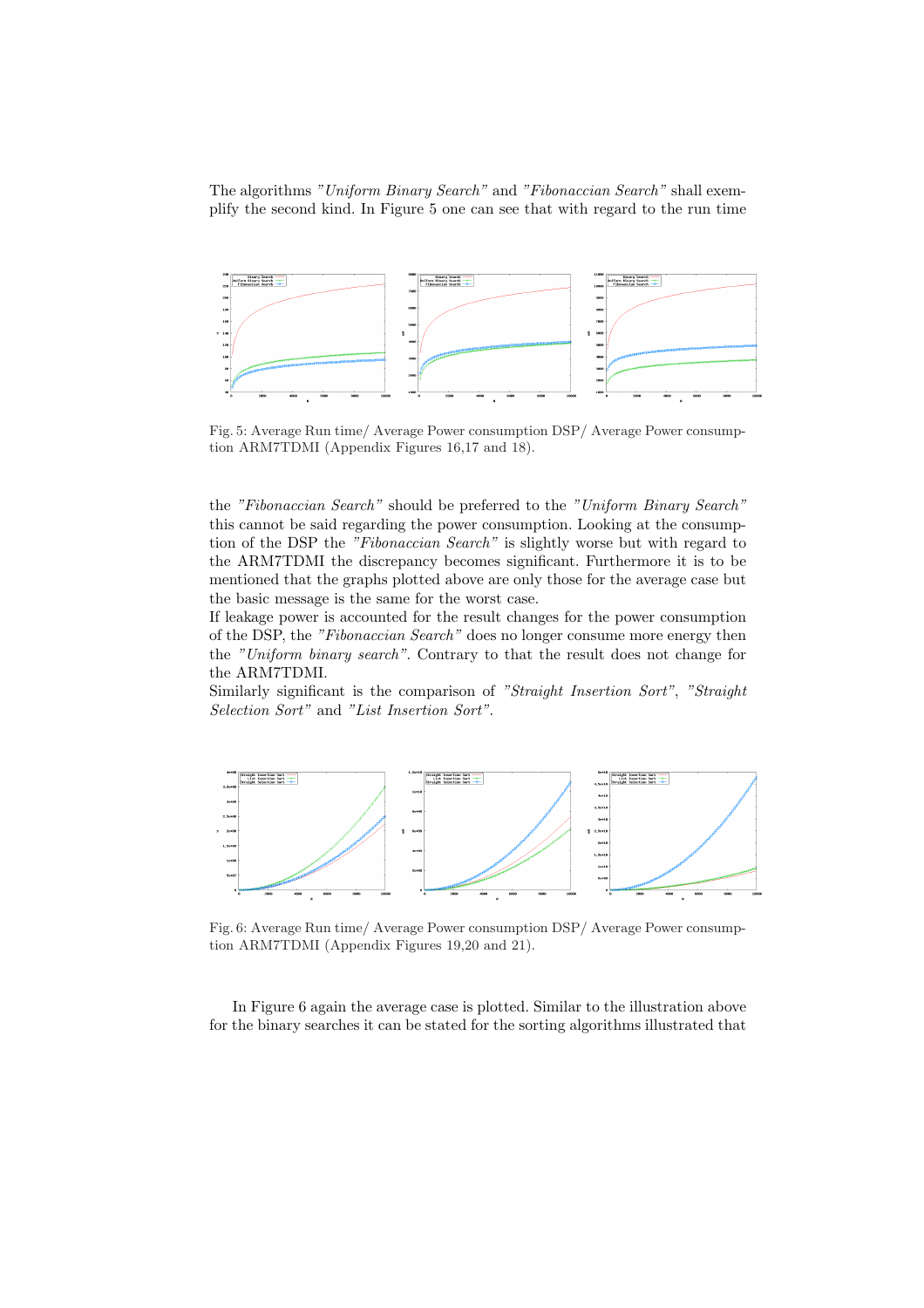the fastest algorithms is not the one with the lowest energy consumption. Regarding the run time "List Insertion Sort" is the worst algorithm but regarding the power consumption on the DSP it is the best and "Straight Selection Sort" is the worst regarding the power consumption of both DSP and ARM7TDMI but has definitely not the longest run time. Again the shown plots pictures the average case but in difference to the binary search algorithms the average case is unlike the worst case but nonetheless in the worst case the order of the algorithms changes as well from run time to energy consumption.

The results for the quadratic sorting algorithms do not change by taking the leakage power into account and thus the algorithms are of the third kind mentioned above.

## 6 Resume

Our analysis and simulation has proven that, assuming our model to be realistic, the faster algorithm is not necessarily the one with the lower power consumption. Even if one takes account of leakage power the gained results almost always keep the same. Considering using different algorithms to save energy requires to analyze the relevant algorithms according to the specific processor. For some problems an appropriate use of the right algorithm could save a great amount of energy especially if a particular problem is solved very frequently.

As the obtained results are based on a theoretical model and the simulation of few algorithms on one processor the next step will be to affirm the results on basis of more simulation. Further on there are some options to improve the existing model and data. To examine the behaviour of algorithms to the energy consumption on specific processors more closely it would be necessary to explore the effect of cache misses and pipeline stalls. Another interesting option would be to apply the existing energy model to more processors especially to processors not designed for embedded systems.

## References

- [Bra08] Tobias Braun. Energieverbrauch von Suchalgorithmen. Projektarbeit, Technische Universität Kaiserslautern, September 2008.
- [CKL00] Naehyuck Chang, Kwanho Kim, and Hyung Gyu Lee. Cycle-accurate energy consumption measurement and analysis: case study of ARM7TDMI. In ISLPED '00: Proceedings of the 2000 international symposium on Low power electronics and design, pages 185–190, New York, NY, USA, 2000. ACM.
- [CKL02] Naehyuck Chang, Kwanho Kim, and Hyung Gyu Lee. Cycle-accurate energy measurement and characterization with a case study of the ARM7TDMI. IEEE Trans. Very Large Scale Integr. Syst., 10(2):146–154, 2002.
- [GN00] S. Gupta and F. Najm. Power Modeling for High-level Power Estimation. In 1EEE Transactions on Very Large Scale Integration (VLSI) Systems, volume 8, pages 18–29, 2000.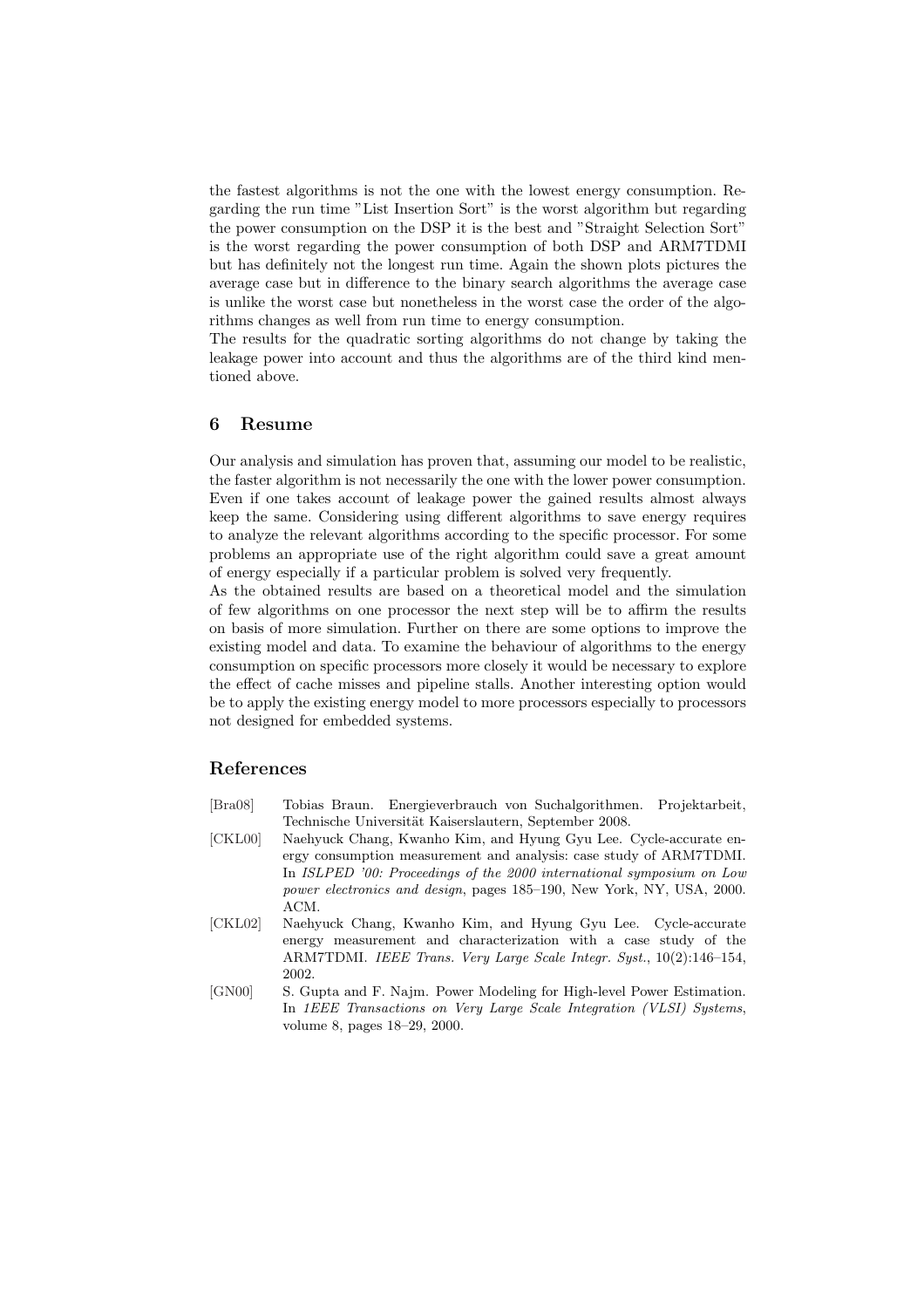- [HKS<sup>+</sup>07] Zoltán Herczeg, Ákos Kiss, Daniel Schmidt, Norbert Wehn, and Tibor Gyimóthy. XEEMU: An Improved XScale Power Simulator. In PATMOS, pages 300–309, 2007.
- [Hsu03] Chung-Hsing Hsu. Compiler-directed dynamic voltage and frequency scaling for cpu power and energy reduction. PhD thesis, New Brunswick, NJ, USA, 2003.
- [Knu98] Donald E. Knuth. The Art of Computer Programming, volume 3 Sorting and Searching. Addison Wesley, 2. edition, 1998.
- [LKHcT00] Chingren Lee, Jenq Kuen, Lee Tingting Hwang, and Shi chun Tsai. Compiler optimization on instruction scheduling for low power. In In 13th International Symposium on System Synthesis. ACM, Septermber, pages 55–60. ACM Press, 2000.
- [LTMF95] Mike Tien-Chien Lee, Vivek Tiwari, Sharad Malik, and Masahiro Fujita. Power analysis and low-power scheduling techniques for embedded DSP software. In ISSS '95: Proceedings of the 8th international symposium on System synthesis, pages 110–115, New York, NY, USA, 1995. ACM.
- [SC01] Amit Sinha and Anantha P. Chandrakasan. JouleTrack: a web based tool for software energy profiling. In DAC '01: Proceedings of the 38th conference on Design automation, pages 220–225, New York, NY, USA, 2001. ACM.
- [SKWM01] Stefan Steinke, Markus Knauer, Lars Wehmeyer, and Peter Marwedel. An accurate and fine grain instruction-level energy model supporting software optimizations. In in Proc. Int. Wkshp Power and Timing Modeling, Optimization and Simulation (PATMOS), 2001.
- [SL01] Sang Lyul Min Sheayun Lee, Andreas Ermedahl. An Accurate Instructionlevel Energy Consumption Model for Embedded Risc Processors. ACM SIGPLAN Notices, 36, August 2001.
- [The05] Michael Theokaridis. Measuring Energy consumption of ARM7TDMI Processor Instructions. Master's thesis, Technische Universität Dortmund, Juni 2005.
- [TMW94] V. Tiwari, S. Malik, and A. Wolfe. Power analysis of embedded software: a first step towards software power minimization. IEEE Transactions on Very Large Scale Integration (VLSI) Systems, 2(4):437–445, 1994.
- [TMWL96] Vivek Tiwari, Sharad Malik, Andrew Wolfe, and Mike Tien-Chien Lee. Instruction level power analysis and optimization of software. J. VLSI Signal Process. Syst., 13(2-3):223–238, 1996.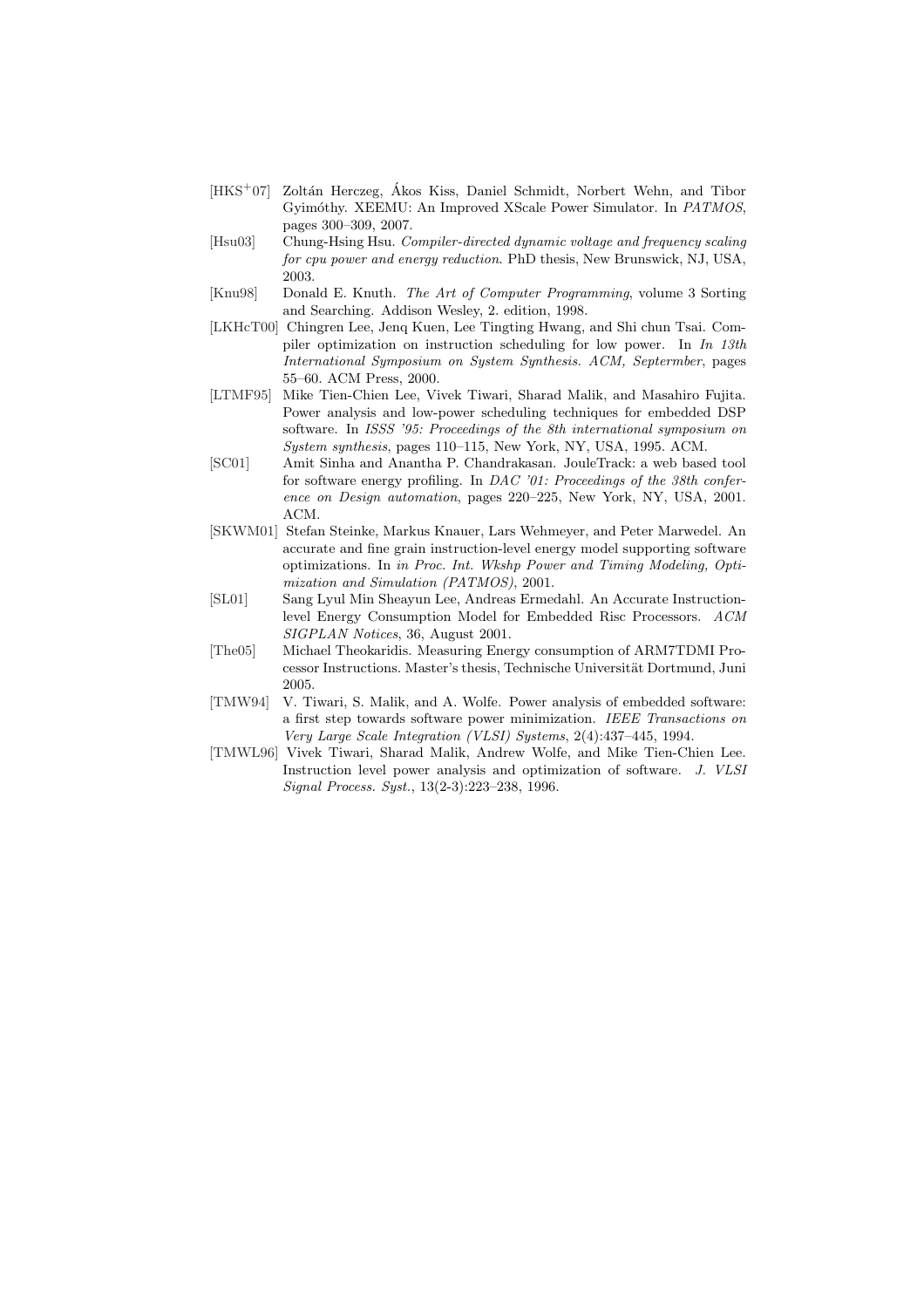## 7 Appendix

## A Larger Pictures



Fig. 7: Average Run time (XEEMU): Sequential Search, Quick Sequential Search, Quicker Sequential Search.



Fig. 8: Average Power Consumption with cache (XEEMU): Sequential Search, Quick Sequential Search, Quicker Sequential Search.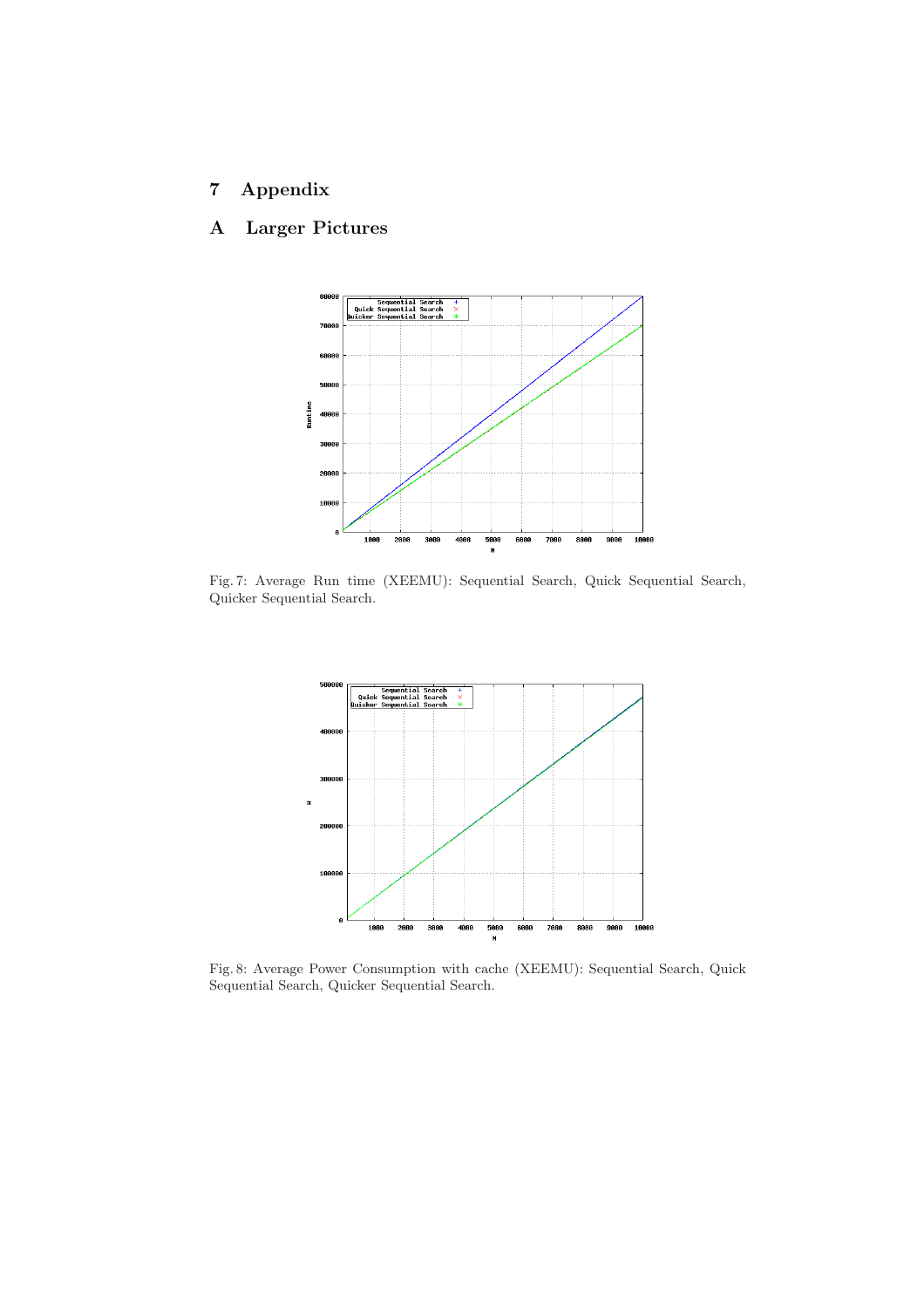

Fig. 9: Average Power Consumption without cache (XEEMU): Sequential Search, Quick Sequential Search, Quicker Sequential Search.



Fig. 10: Average Run time (XEEMU): Binary Search, Uniform Binary, Search Fibonaccian Search.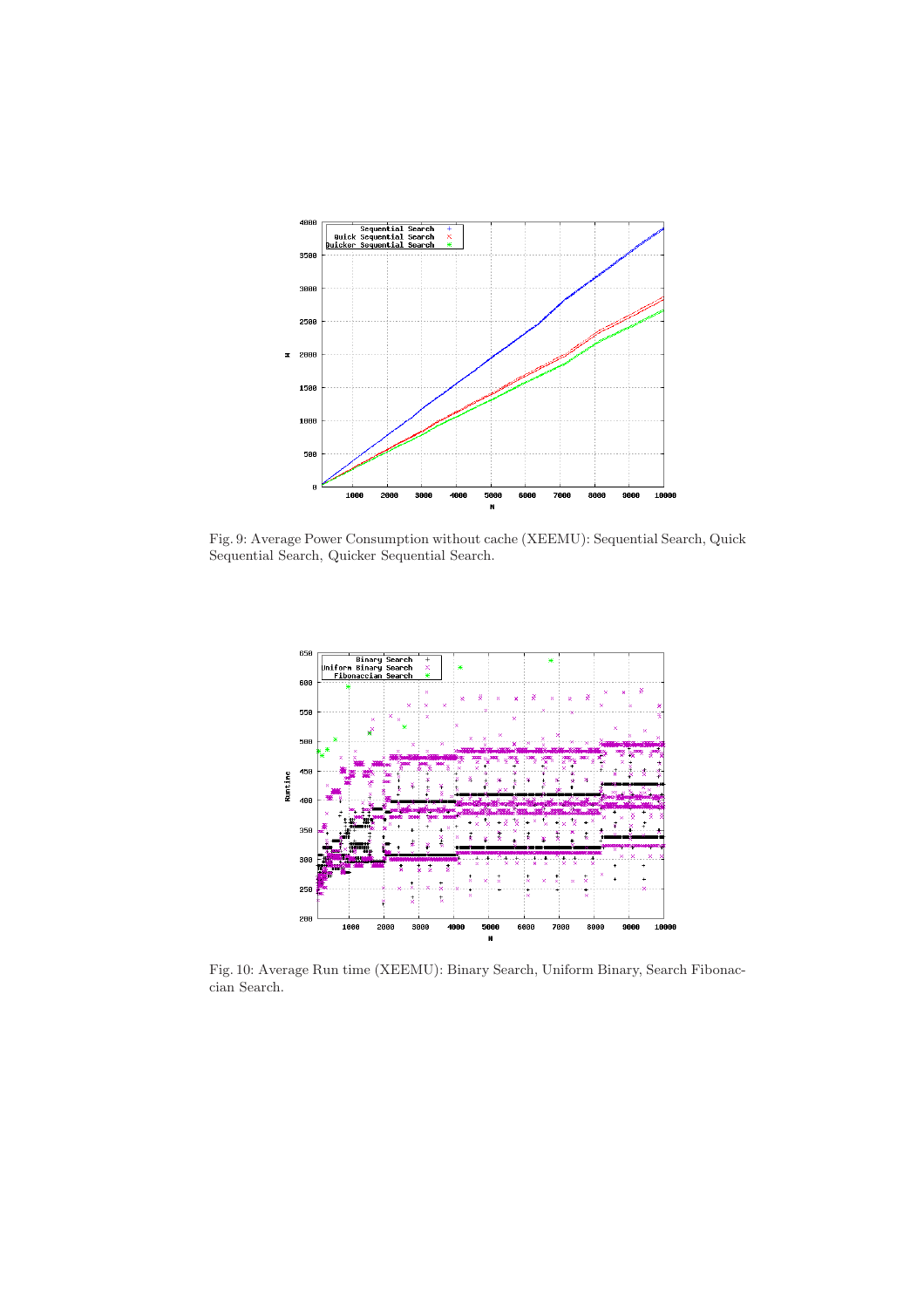

Fig. 11: Average Power Consumption with cache (XEEMU): Binary Search, Uniform Binary, Search Fibonaccian Search.



Fig. 12: Average Power Consumption without cache (XEEMU): Binary Search, Uniform Binary, Search Fibonaccian Search.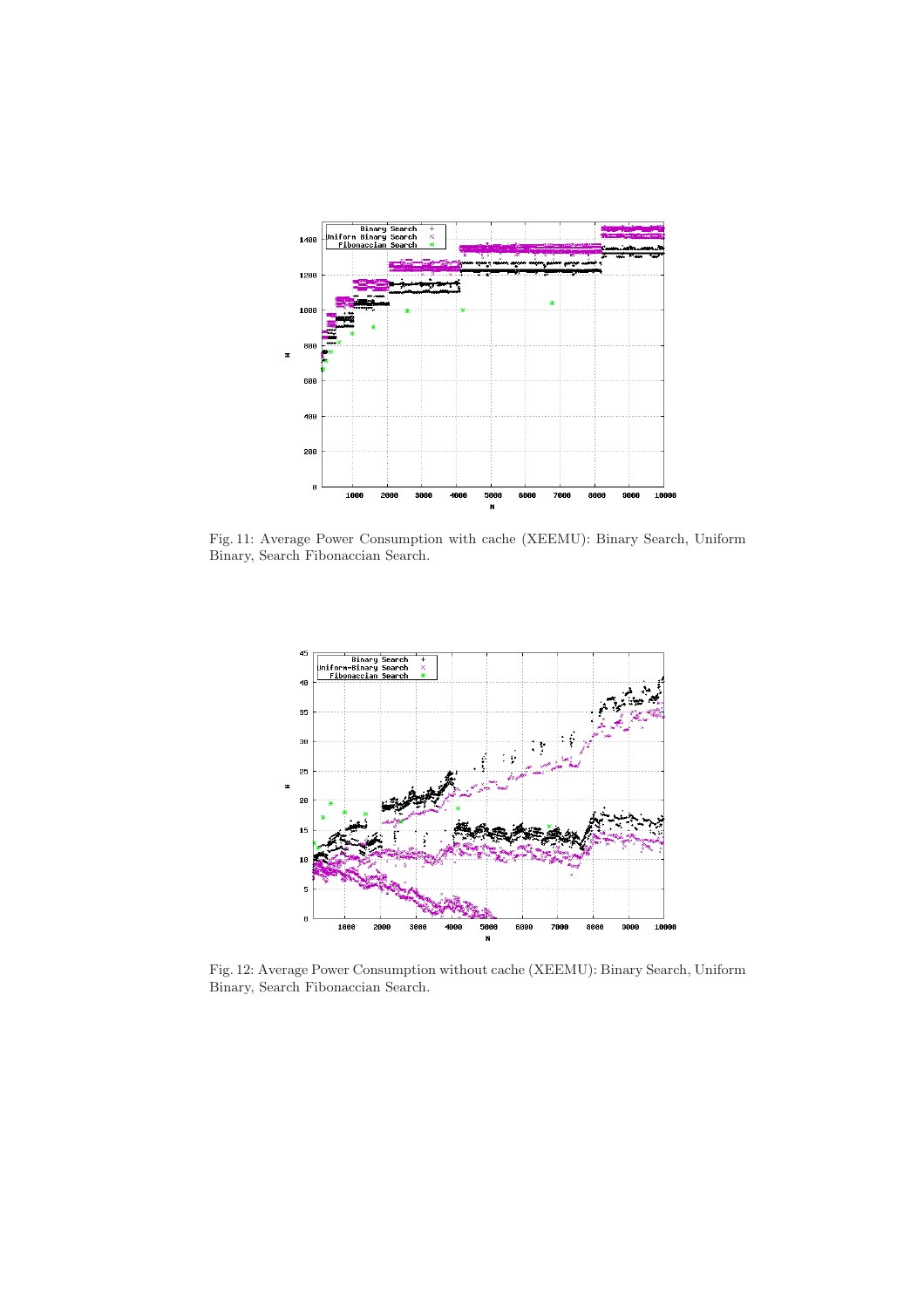

Fig. 13: Average Run time (MIX): Sequential Search, Quick Sequential Search, Quicker Sequential Search



Fig. 14: Average Power Consumption DSP: Sequential Search, Quick Sequential Search, Quicker Sequential Search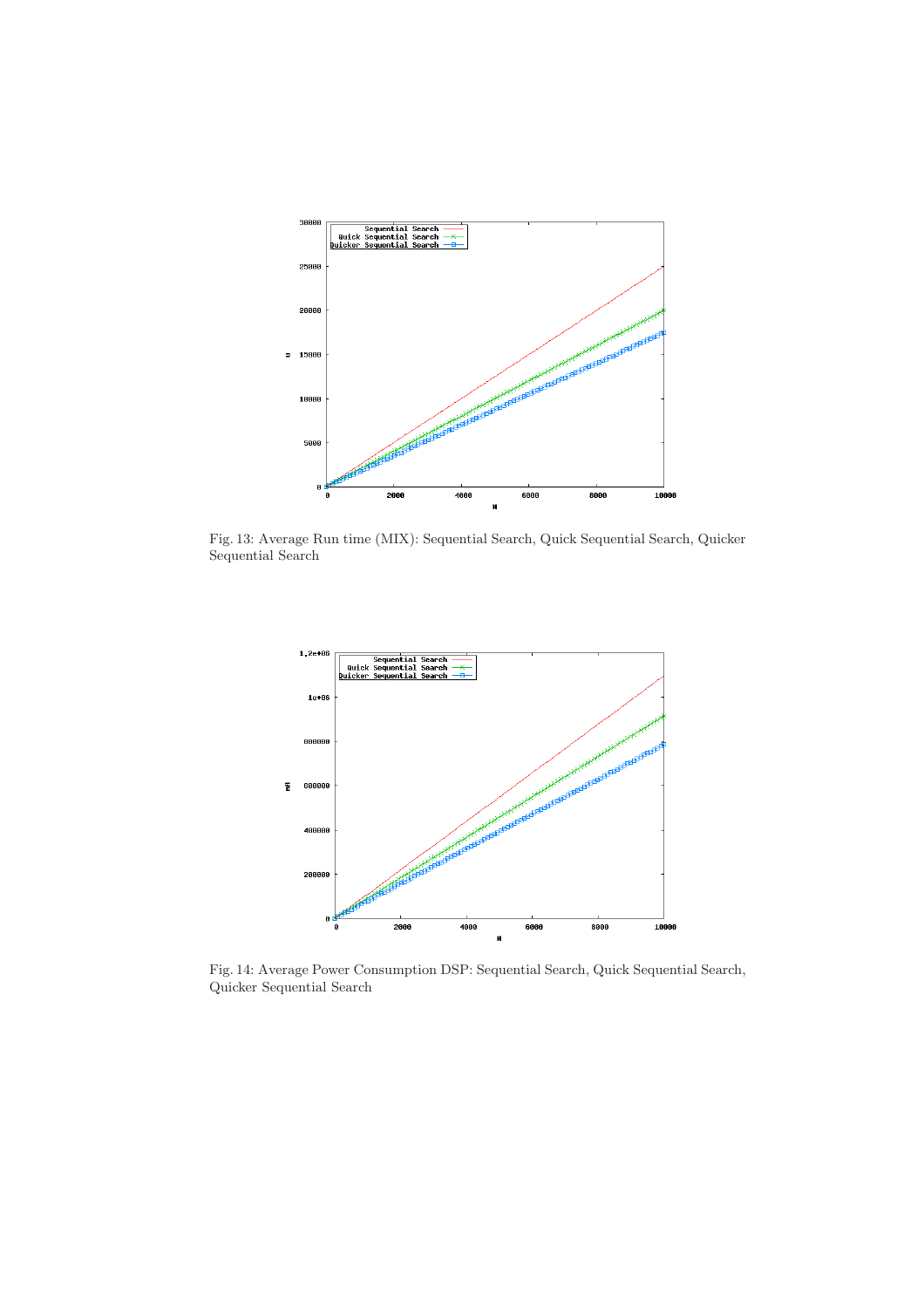

Fig. 15: Average Average Power Consumption ARM7TDMI: Sequential Search, Quick Sequential Search, Quicker Sequential Search



Fig. 16: Average Run time (MIX): Binary Search, Uniform Binary Search, Fibonaccian Search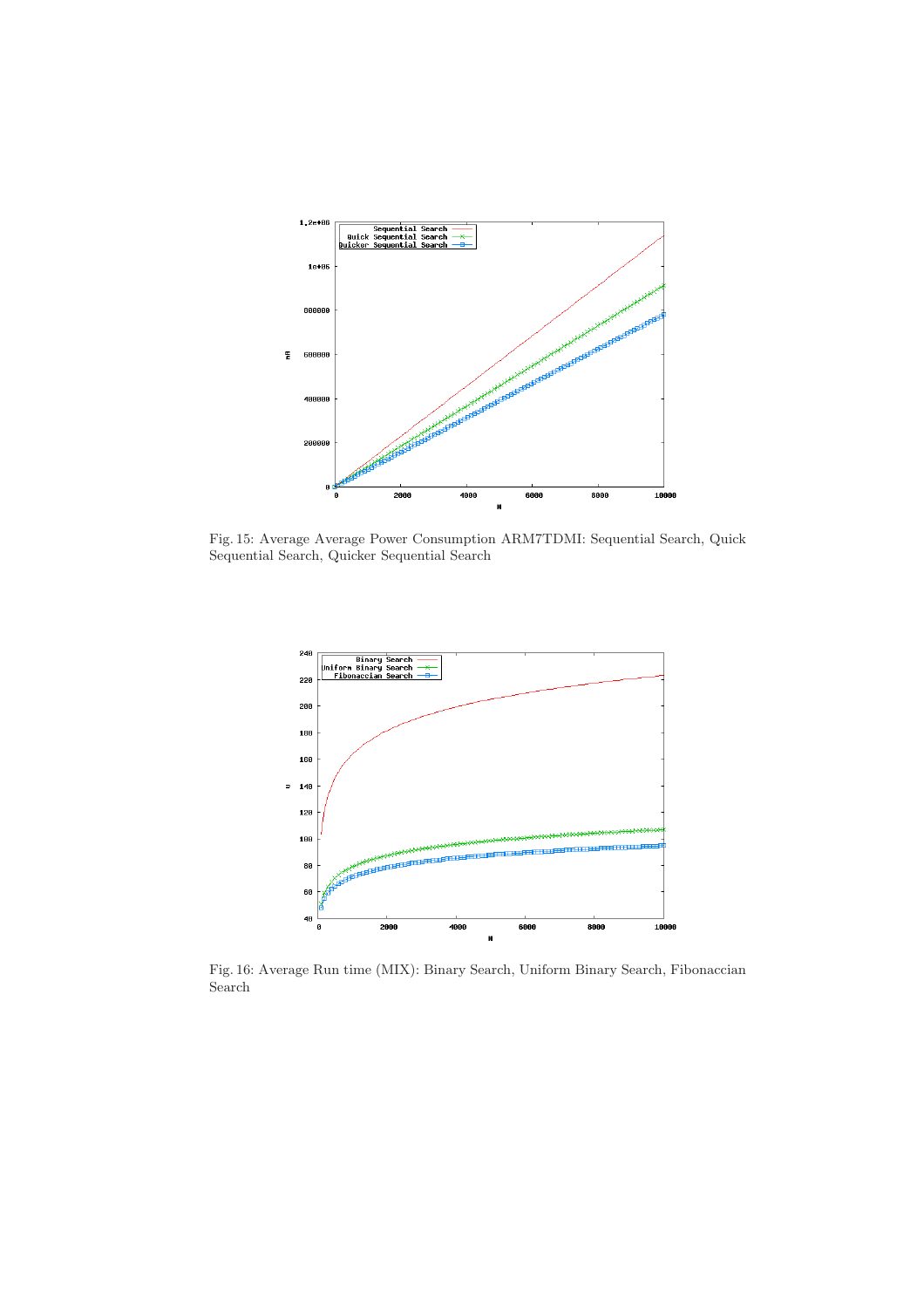

Fig. 17: Average Power Consumption DSP: Binary Search, Uniform Binary Search, Fibonaccian Search



Fig. 18: Average Power Consumption ARM7TDMI: Binary Search, Uniform Binary Search, Fibonaccian Search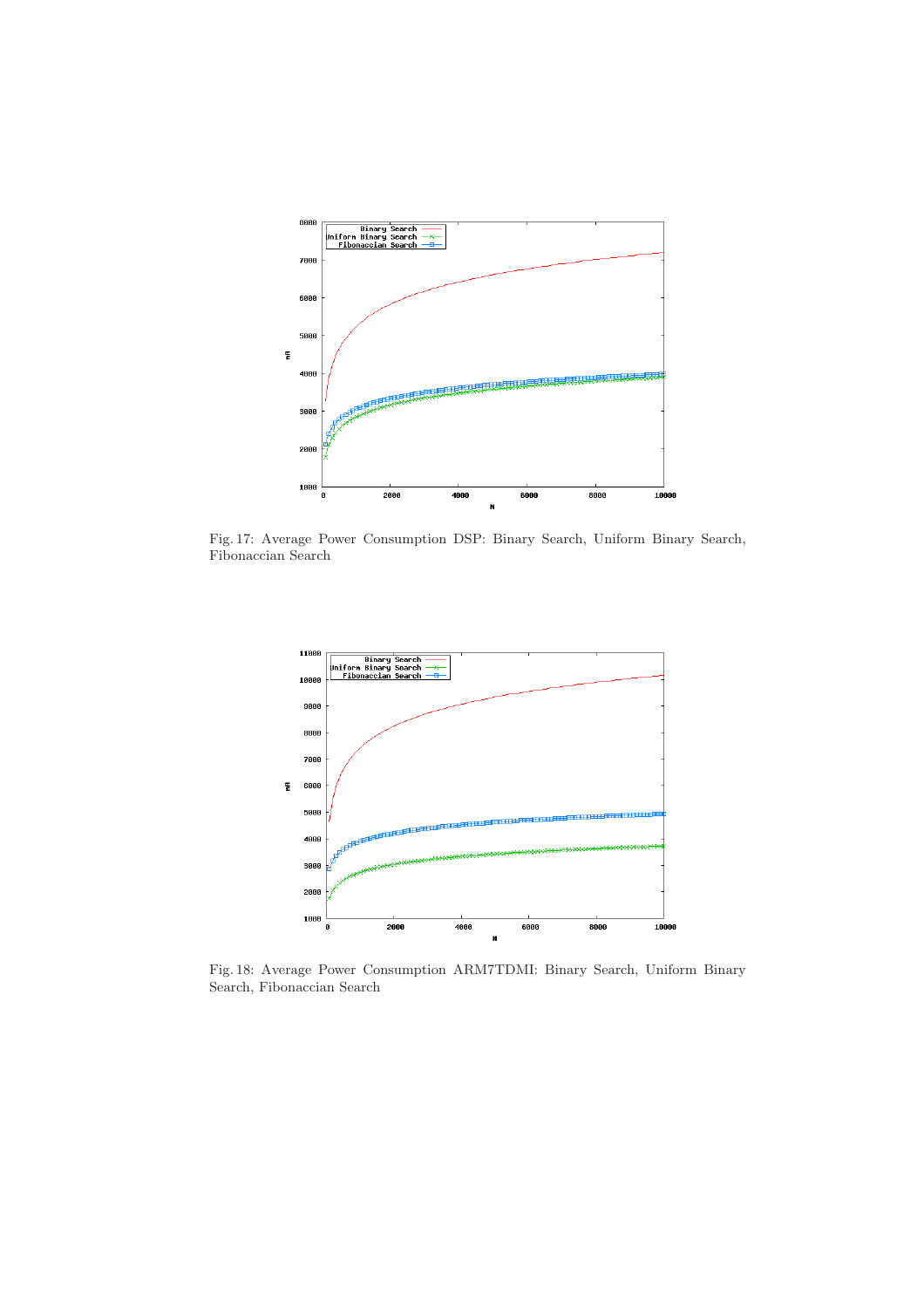

Fig. 19: Average Run time (Mix): Straight Insertion Sort, List Insertion Sort, Straight Selection Sort.



Fig. 20: Average Power Consumption DSP: Straight Insertion Sort, List Insertion Sort, Straight Selection Sort.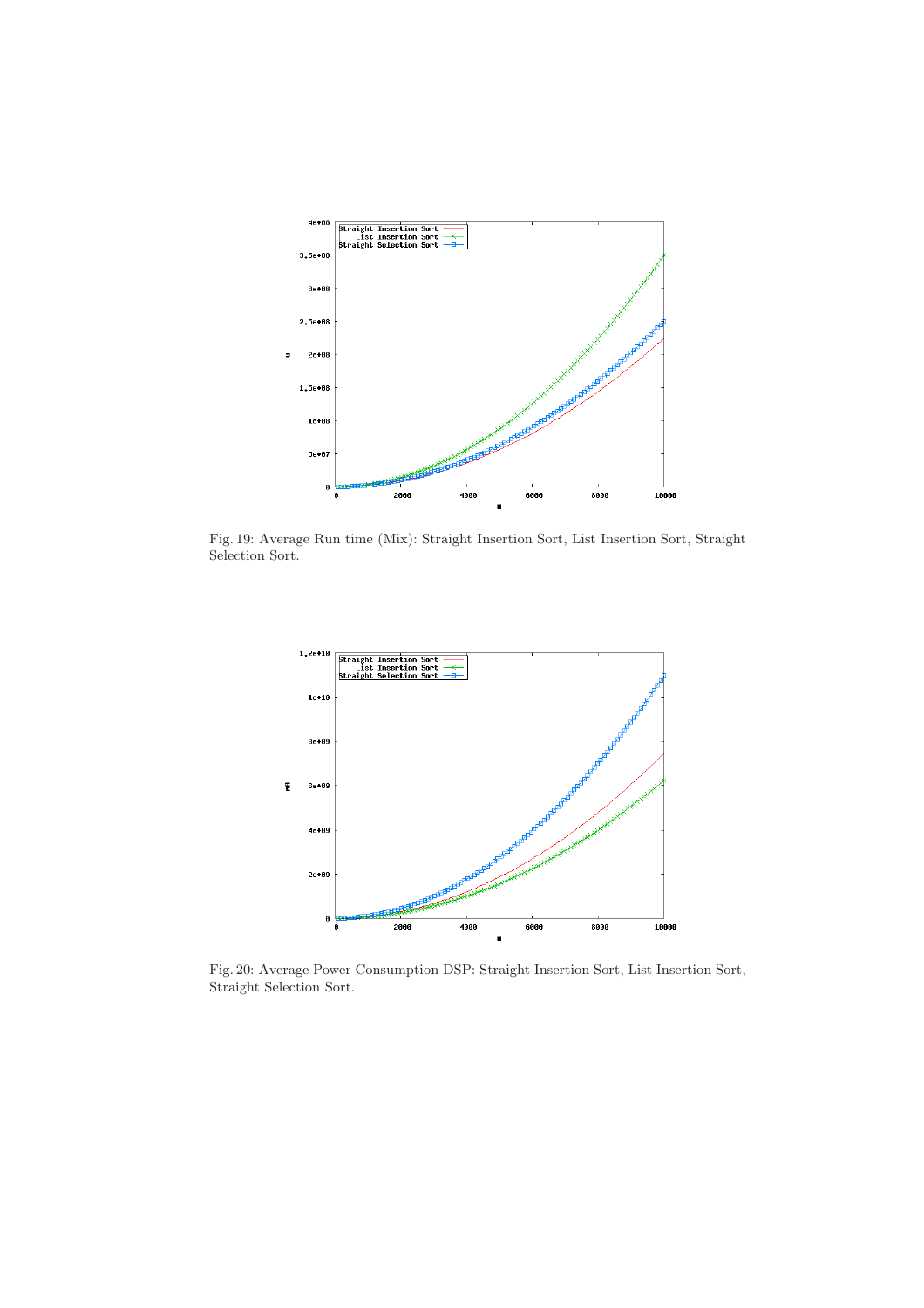

Fig. 21: Average Power Consumption ARM7TDMI: Straight Insertion Sort, List Insertion Sort, Straight Selection Sort.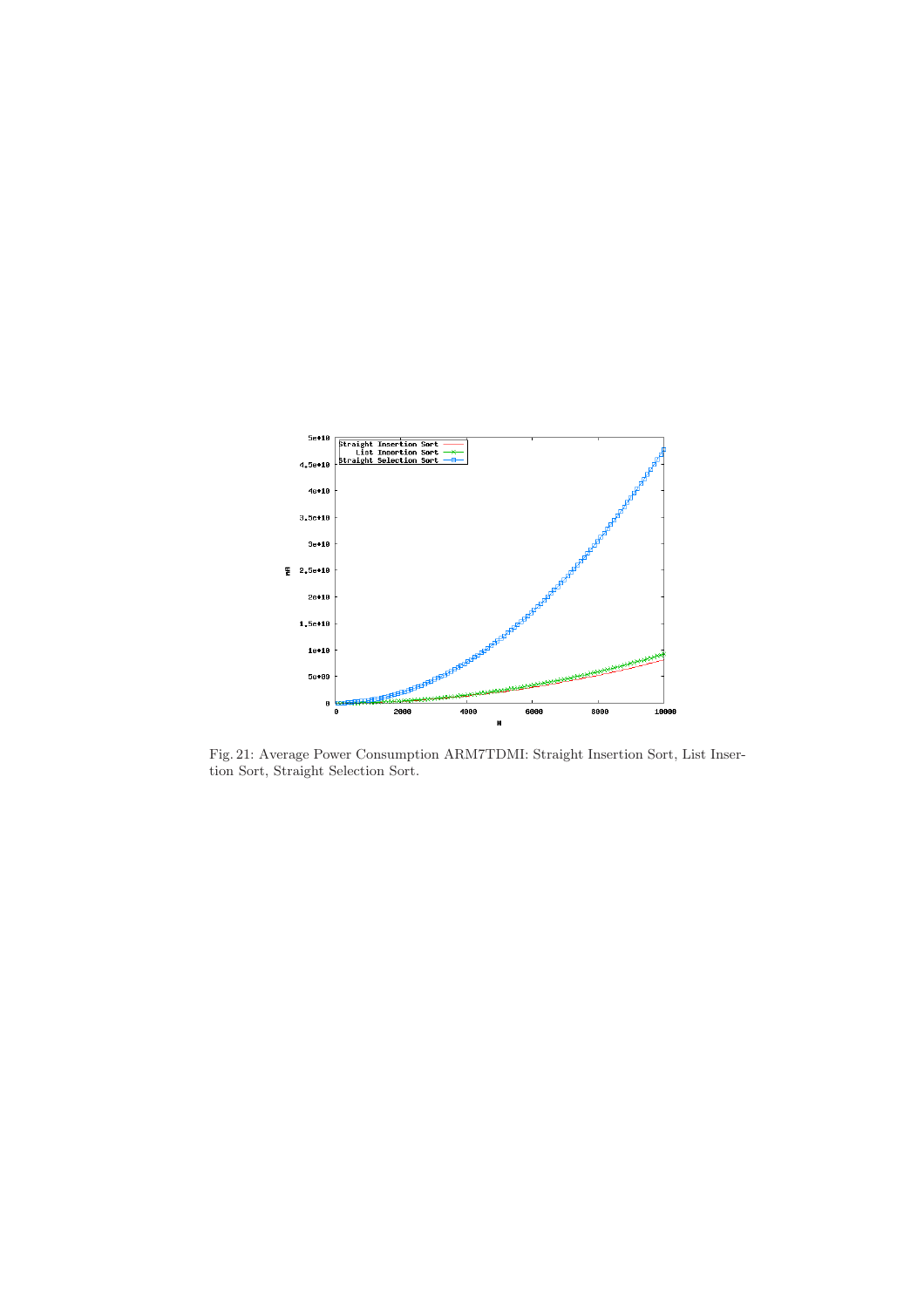## B Division of instructions

Following the instructions of the MIX-languages are divided into functional groups.

- 1. Load-instructions for registers A and X weighted with factor  $\alpha_1$ :
	- LDA LDX LDAN
	- LDXN
- 2. Load-instructions for other registers and ans save-instructions for all register weighted with factor  $\alpha_2$ :
	- LDi LDiN
	- STA STX
	- STi
	- STJ
	- STZ
- 3. Add- and subtract-instruction weighted with factor  $\alpha_3$ : ADD SUB
- 4. Multiply-instructions weighted with factor  $\alpha_4$ : MUL
- 5. Divide-instructions weighted with factor  $\alpha_5$ : DIV
- 6. Load-instructions for Immediates to a register weighted with factor  $\alpha_6$ : ENTA ENTX ENTi
	- ENNA ENNX ENNi
- 7. Addition/subtraction of Immediates weighted with factor  $\alpha_7$ : INCA INCX INCi DECA DECX DECi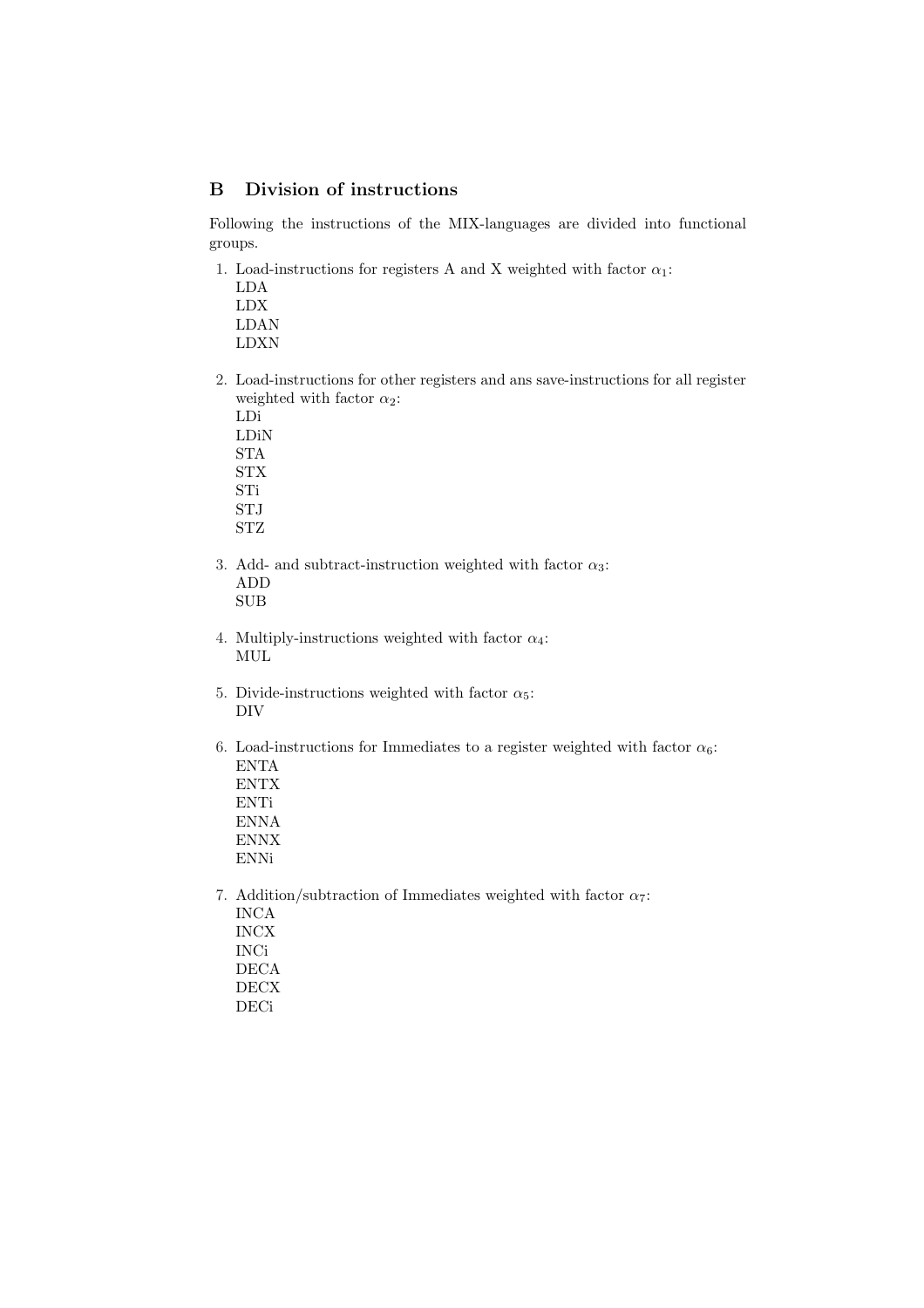- 8. Comparisons weighted with factor  $\alpha_8$ : CMPA CMPX CMPi
- 9. Unconditioned jump weighted with factor  $\alpha_9$ : JMP
- 10. Unconditioned jump with saving of the jump-address weighted with factor  $\alpha_{10}$ JSJ
- 11. Conditioned jump weighted with factor  $\alpha_{11}$ :

JOV JNOV JL JE JG JGE JNE JLE JAN JAZ JAP JANN JANZ JANP JXN JXZ JXP JXNN JXNZ JXNP JiN JiZ JiP JiNN JiNZ JiNP

- 12. Shift-operation on one register weighted with factor  $\alpha_{12}$ : SLA SRA
- 13. Shift-operation on two registers weighted with factor  $\alpha_{13}$ : SLAX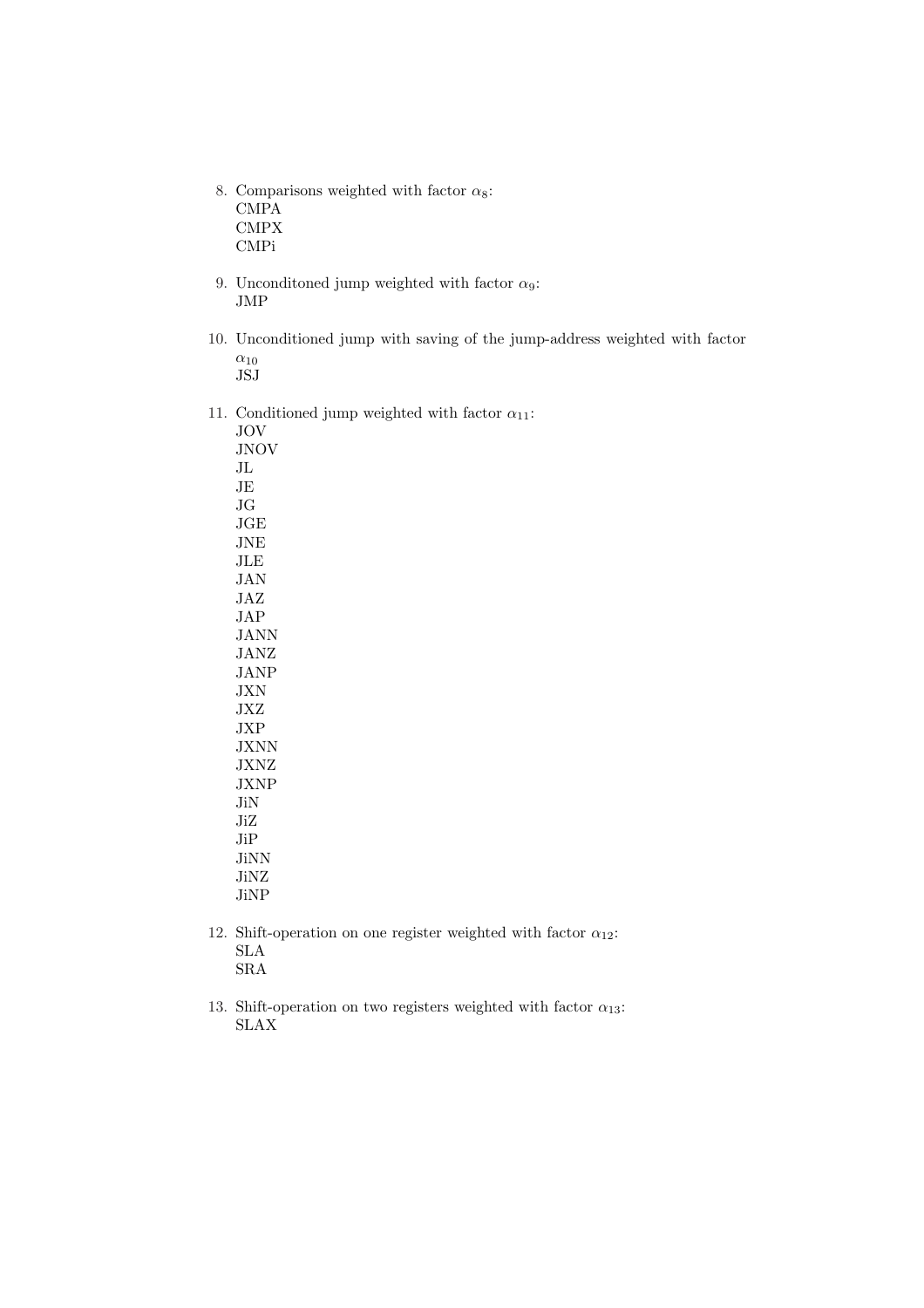SRAX SLC SRC

- 14. Move-operation within the central memory weighted with factor  $\alpha_{14}$ : MOVE
- 15. NOP weighted with 0.
- 16. HLT weighted with 0.
- 17. I-/O-Operationen weighted with factor  $\alpha_{15}$ : IN OUT IOC
- 18. Jump-operations testing the secondary memory weighted with factor  $\alpha_{16}$ : JRED JBUS
- 19. Conversional operations weighted with factor  $\alpha_{17}$ : NUM CHAR
- 20. Moving of register contents weighted with factor  $\alpha_{18}$ : (i,j Registernummer) ENTA 0,j ENTX 0,j ENTi 0,j ENNA 0,j ENNX 0,j ENNi 0,j
- 21. Moving of register contents + adding of an immediate weighted with factor  $\alpha_{19}$ : (i,j Registernummer,  $l \neq 0$ ) ENTA l,j ENTX l,j ENTi l,j ENNA l,j
	- ENNX l,j ENNi l,j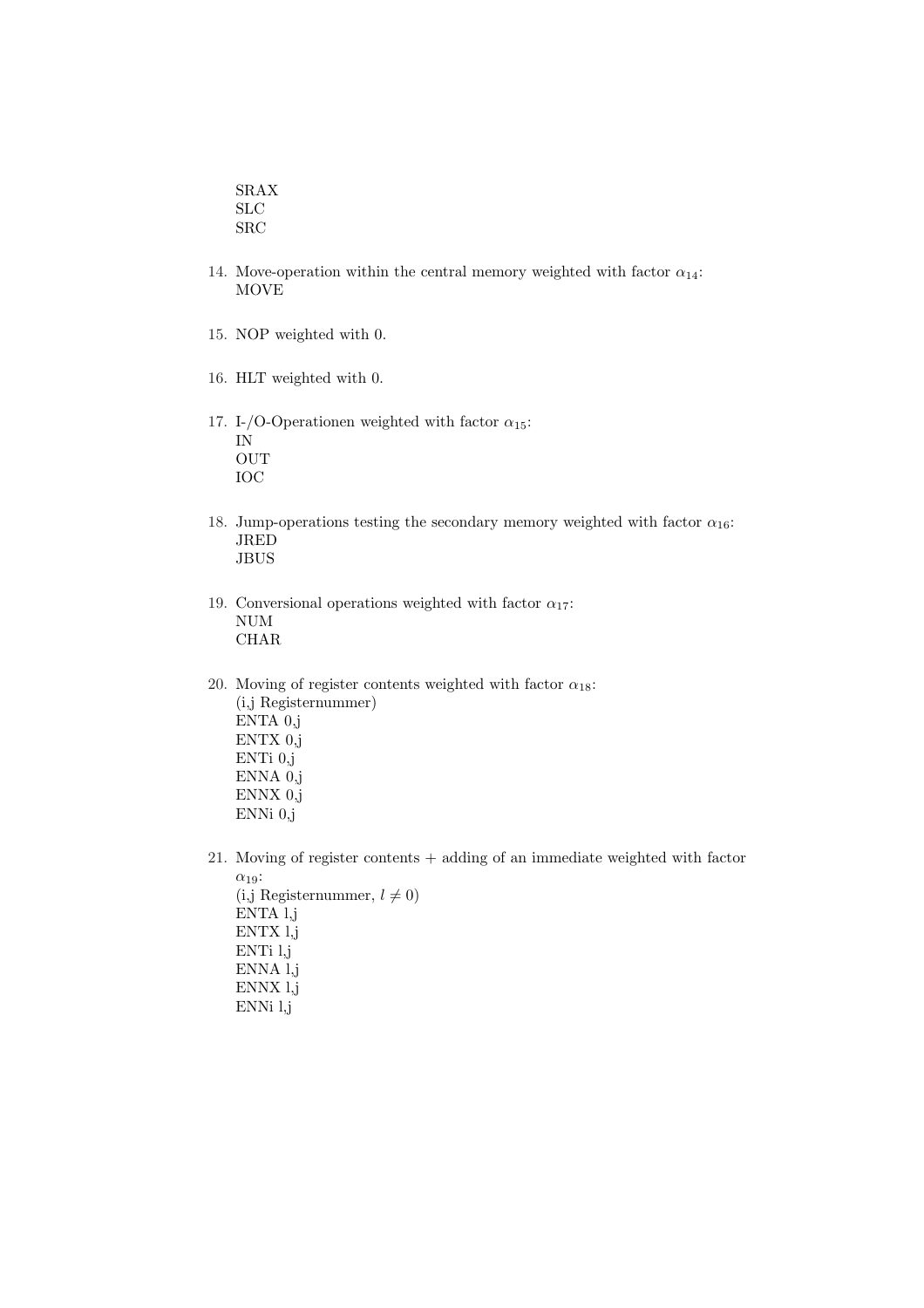## C Concrete Values for the DSP

The values for the DSP instructions are extracted from [SKWM01]. There the instructions were already ordered into groups named LAB, MOV1, MOV2, ASL and LDI. Below the factors of the instruction groups of the MIX-language are assigned to appropriate values.

### C.1 Instructions

 $\alpha_1 = LAB = 36, 5 \ mA$  $\alpha_2 = MOV2 = 18, 4 \, mA$  $\alpha_3 = LAB + LAB : ASL + ASL = 73,9 \; mA$  $\alpha_4 = LAB + LAB : MAC + MAC = 68, 7 mA$  $\alpha_5 = LAB + LAB : ASL + ASL = 73,9 \; mA$  $\alpha_6 = LDI = 19, 4 \; mA$  $\alpha_7 = ASL = 16, 5 \ mA$  $\alpha_8 = LAB + LAB : ASL + ASL = 73,9 \; mA$  $\alpha_9 = MOV2 = 18, 4 \, mA$  $\alpha_{10} = MOV2 = 18, 4 \, mA$  $\alpha_{11} = MOV2 = 18, 4, mA$  $\alpha_{12} = ASL = 16, 5$  mA  $\alpha_{13} = 2 \cdot ASL + ASL : ASL = 36, 6 \; mA$  $\alpha_{14} = 2 \cdot MOV2 + MOV2 : MOV2 = 62, 4, mA$  $\alpha_{15}$  was not used for this paper.  $\alpha_{16} = 2 \cdot MOV2 + MOV2 : MOV2 = 62, 4 mA$  $\alpha_{17} = ASL = 16, 5 \; mA$  $\alpha_{18} = MOV1 = 19, 8 \; mA$  $\alpha_{19} = MOV1 + MOV1 : ASL + ASL = 46, 8 mA$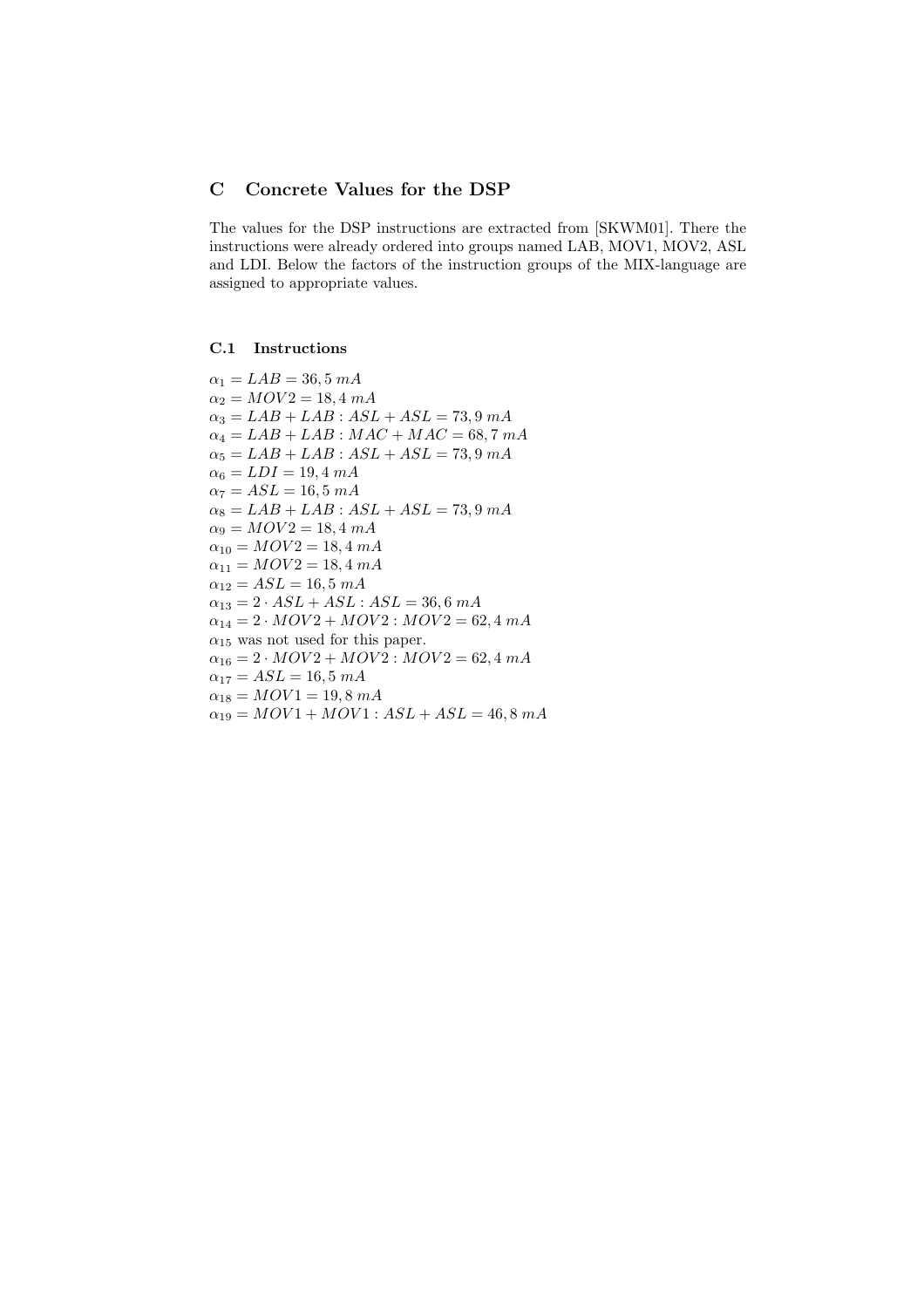## C.2 Overhead C.2 Overhead

The following table presents the values for the overhead between two instructions. It should be noted that as one MIX-The following table presents the values for the overhead between two instructions. It should be noted that as one MIX-

|                                                                                              | $\alpha_{19}$                                                                                     | $\frac{1}{1}$ .                                                                                                                                                                                              | S                                                                                        |                                                              | 3.8                    |                                                                                       |                                                                       |                                                                                            | IJ                                                                                  | S                                                                                                                                                                                                                              | S                                                                                                                                                                                                                              | S                                                                                     |                                                                                         | IJ                                                           | S                                                                                                                                                                                                                              | S                                                                                        |                                                                               |                                                                    |                                                                                                                        |
|----------------------------------------------------------------------------------------------|---------------------------------------------------------------------------------------------------|--------------------------------------------------------------------------------------------------------------------------------------------------------------------------------------------------------------|------------------------------------------------------------------------------------------|--------------------------------------------------------------|------------------------|---------------------------------------------------------------------------------------|-----------------------------------------------------------------------|--------------------------------------------------------------------------------------------|-------------------------------------------------------------------------------------|--------------------------------------------------------------------------------------------------------------------------------------------------------------------------------------------------------------------------------|--------------------------------------------------------------------------------------------------------------------------------------------------------------------------------------------------------------------------------|---------------------------------------------------------------------------------------|-----------------------------------------------------------------------------------------|--------------------------------------------------------------|--------------------------------------------------------------------------------------------------------------------------------------------------------------------------------------------------------------------------------|------------------------------------------------------------------------------------------|-------------------------------------------------------------------------------|--------------------------------------------------------------------|------------------------------------------------------------------------------------------------------------------------|
|                                                                                              |                                                                                                   |                                                                                                                                                                                                              | $25, 6$   $26, 7$   $18, 3$   $18$ .                                                     | 10, 5 10, 5                                                  |                        | $26, 7 3, 6$ 10, $5 10, 5$                                                            | $6, 3$   10, 8   15, 5   15, 5                                        | 10, 510, 5                                                                                 | 10.5 10.                                                                            | 318,                                                                                                                                                                                                                           | 25, 6 26, 7 18, 3 18,                                                                                                                                                                                                          | 3 18,                                                                                 | 10, 5 10, 5                                                                             | 10,5 10,                                                     | $25, 6$   $26, 7$   $18, 3$   $18$ ,                                                                                                                                                                                           | 25, 6 26, 7 18, 3 18,                                                                    | $26, 7 3, 6$ 10, $5 10, 5$                                                    | 18.3 10.5 4.0 4.0                                                  | $26, 7 3, 6$   10, $5 10, 5$                                                                                           |
|                                                                                              | $\alpha_{17}$ $\alpha_{18}$                                                                       |                                                                                                                                                                                                              |                                                                                          |                                                              |                        |                                                                                       |                                                                       |                                                                                            |                                                                                     |                                                                                                                                                                                                                                |                                                                                                                                                                                                                                |                                                                                       |                                                                                         |                                                              |                                                                                                                                                                                                                                |                                                                                          |                                                                               |                                                                    |                                                                                                                        |
|                                                                                              |                                                                                                   |                                                                                                                                                                                                              |                                                                                          |                                                              |                        |                                                                                       |                                                                       |                                                                                            |                                                                                     |                                                                                                                                                                                                                                |                                                                                                                                                                                                                                |                                                                                       |                                                                                         |                                                              |                                                                                                                                                                                                                                |                                                                                          |                                                                               |                                                                    |                                                                                                                        |
|                                                                                              |                                                                                                   | 12, 2 20, 9 1, 9                                                                                                                                                                                             |                                                                                          | 26,7 3,6                                                     | 22.2   8.0   3.8       |                                                                                       |                                                                       | 26,73,6                                                                                    | 26,73,6                                                                             | 25, 6 26, 7 18,                                                                                                                                                                                                                |                                                                                                                                                                                                                                | 25, 6 26, 7 18,                                                                       | 26,7 3,6                                                                                | 26,7 3,6                                                     |                                                                                                                                                                                                                                |                                                                                          |                                                                               |                                                                    |                                                                                                                        |
|                                                                                              |                                                                                                   |                                                                                                                                                                                                              |                                                                                          |                                                              |                        |                                                                                       |                                                                       |                                                                                            |                                                                                     |                                                                                                                                                                                                                                |                                                                                                                                                                                                                                |                                                                                       |                                                                                         |                                                              |                                                                                                                                                                                                                                |                                                                                          |                                                                               |                                                                    |                                                                                                                        |
|                                                                                              |                                                                                                   |                                                                                                                                                                                                              |                                                                                          | م،                                                           | ç.                     |                                                                                       | $\sim$                                                                |                                                                                            | ç.                                                                                  | ب                                                                                                                                                                                                                              |                                                                                                                                                                                                                                | $\sim$                                                                                |                                                                                         | ᠭ.                                                           | $\sim$                                                                                                                                                                                                                         |                                                                                          | Ļ.                                                                            | $\sim$                                                             |                                                                                                                        |
|                                                                                              | $ \alpha_{10}   \alpha_{11}   \alpha_{12}   \alpha_{13}   \alpha_{14}   \alpha_{15}  \alpha_{16}$ |                                                                                                                                                                                                              |                                                                                          | 26,7                                                         | 22.2                   |                                                                                       |                                                                       |                                                                                            |                                                                                     |                                                                                                                                                                                                                                |                                                                                                                                                                                                                                |                                                                                       |                                                                                         | 26, 7                                                        |                                                                                                                                                                                                                                |                                                                                          |                                                                               | $1, 9$   $18, 3$   $18, 3$   $18, 3$   $10, 5$   $10, 5$   $18, 3$ |                                                                                                                        |
|                                                                                              |                                                                                                   |                                                                                                                                                                                                              |                                                                                          | $\frac{3}{5}$ , 6                                            | $\overline{8}$ , 0     |                                                                                       |                                                                       |                                                                                            |                                                                                     |                                                                                                                                                                                                                                |                                                                                                                                                                                                                                |                                                                                       |                                                                                         | $\frac{3.6}{ }$                                              |                                                                                                                                                                                                                                |                                                                                          |                                                                               |                                                                    |                                                                                                                        |
|                                                                                              |                                                                                                   |                                                                                                                                                                                                              |                                                                                          |                                                              |                        |                                                                                       |                                                                       |                                                                                            |                                                                                     |                                                                                                                                                                                                                                |                                                                                                                                                                                                                                |                                                                                       |                                                                                         |                                                              |                                                                                                                                                                                                                                |                                                                                          |                                                                               |                                                                    |                                                                                                                        |
|                                                                                              |                                                                                                   |                                                                                                                                                                                                              |                                                                                          | 20, 9 26, 7 26, 7 26, 7 3, 6                                 | 22, 2 22, 2 22, 2 8, 0 |                                                                                       |                                                                       |                                                                                            |                                                                                     |                                                                                                                                                                                                                                |                                                                                                                                                                                                                                |                                                                                       |                                                                                         | $20, 9$ 26, $7$ 26, $7$ 26, $7$ 3, 6                         |                                                                                                                                                                                                                                |                                                                                          |                                                                               |                                                                    |                                                                                                                        |
|                                                                                              |                                                                                                   |                                                                                                                                                                                                              |                                                                                          |                                                              |                        |                                                                                       |                                                                       |                                                                                            |                                                                                     |                                                                                                                                                                                                                                |                                                                                                                                                                                                                                |                                                                                       |                                                                                         |                                                              |                                                                                                                                                                                                                                |                                                                                          |                                                                               |                                                                    |                                                                                                                        |
|                                                                                              |                                                                                                   |                                                                                                                                                                                                              |                                                                                          |                                                              |                        |                                                                                       |                                                                       |                                                                                            |                                                                                     |                                                                                                                                                                                                                                |                                                                                                                                                                                                                                |                                                                                       |                                                                                         |                                                              |                                                                                                                                                                                                                                |                                                                                          |                                                                               |                                                                    |                                                                                                                        |
|                                                                                              |                                                                                                   |                                                                                                                                                                                                              |                                                                                          |                                                              |                        |                                                                                       |                                                                       |                                                                                            |                                                                                     |                                                                                                                                                                                                                                |                                                                                                                                                                                                                                |                                                                                       |                                                                                         |                                                              |                                                                                                                                                                                                                                |                                                                                          |                                                                               |                                                                    |                                                                                                                        |
|                                                                                              |                                                                                                   |                                                                                                                                                                                                              |                                                                                          |                                                              |                        |                                                                                       |                                                                       |                                                                                            |                                                                                     |                                                                                                                                                                                                                                |                                                                                                                                                                                                                                |                                                                                       |                                                                                         |                                                              |                                                                                                                                                                                                                                |                                                                                          |                                                                               |                                                                    |                                                                                                                        |
|                                                                                              | $\alpha_9$                                                                                        |                                                                                                                                                                                                              |                                                                                          |                                                              |                        |                                                                                       |                                                                       |                                                                                            |                                                                                     |                                                                                                                                                                                                                                |                                                                                                                                                                                                                                |                                                                                       |                                                                                         |                                                              |                                                                                                                                                                                                                                |                                                                                          |                                                                               |                                                                    |                                                                                                                        |
|                                                                                              |                                                                                                   |                                                                                                                                                                                                              |                                                                                          |                                                              |                        |                                                                                       |                                                                       |                                                                                            |                                                                                     |                                                                                                                                                                                                                                |                                                                                                                                                                                                                                |                                                                                       |                                                                                         |                                                              |                                                                                                                                                                                                                                |                                                                                          |                                                                               |                                                                    |                                                                                                                        |
|                                                                                              | $\alpha_8$                                                                                        |                                                                                                                                                                                                              |                                                                                          |                                                              | $\frac{15}{1}$         |                                                                                       |                                                                       |                                                                                            |                                                                                     |                                                                                                                                                                                                                                |                                                                                                                                                                                                                                |                                                                                       |                                                                                         |                                                              |                                                                                                                                                                                                                                |                                                                                          |                                                                               |                                                                    |                                                                                                                        |
|                                                                                              | $\frac{2}{2}$                                                                                     |                                                                                                                                                                                                              |                                                                                          |                                                              | $\frac{8.0}{5}$        |                                                                                       |                                                                       |                                                                                            |                                                                                     |                                                                                                                                                                                                                                |                                                                                                                                                                                                                                |                                                                                       |                                                                                         |                                                              |                                                                                                                                                                                                                                |                                                                                          |                                                                               |                                                                    |                                                                                                                        |
|                                                                                              |                                                                                                   |                                                                                                                                                                                                              |                                                                                          |                                                              | $\overline{6.0}$       |                                                                                       |                                                                       |                                                                                            |                                                                                     |                                                                                                                                                                                                                                |                                                                                                                                                                                                                                |                                                                                       |                                                                                         |                                                              |                                                                                                                                                                                                                                |                                                                                          |                                                                               |                                                                    |                                                                                                                        |
|                                                                                              | $\frac{\alpha_6}{\alpha}$                                                                         |                                                                                                                                                                                                              |                                                                                          |                                                              |                        |                                                                                       |                                                                       |                                                                                            |                                                                                     |                                                                                                                                                                                                                                |                                                                                                                                                                                                                                |                                                                                       |                                                                                         |                                                              |                                                                                                                                                                                                                                |                                                                                          |                                                                               |                                                                    |                                                                                                                        |
|                                                                                              | $ \alpha_5 $                                                                                      |                                                                                                                                                                                                              |                                                                                          |                                                              | $\frac{15}{2}$         |                                                                                       |                                                                       |                                                                                            |                                                                                     |                                                                                                                                                                                                                                |                                                                                                                                                                                                                                |                                                                                       |                                                                                         |                                                              |                                                                                                                                                                                                                                |                                                                                          |                                                                               |                                                                    |                                                                                                                        |
|                                                                                              |                                                                                                   |                                                                                                                                                                                                              |                                                                                          |                                                              |                        |                                                                                       |                                                                       |                                                                                            |                                                                                     |                                                                                                                                                                                                                                |                                                                                                                                                                                                                                |                                                                                       |                                                                                         |                                                              |                                                                                                                                                                                                                                |                                                                                          |                                                                               |                                                                    |                                                                                                                        |
|                                                                                              | $ \alpha_4 $                                                                                      |                                                                                                                                                                                                              |                                                                                          |                                                              | $\frac{15}{1}$         |                                                                                       |                                                                       |                                                                                            |                                                                                     |                                                                                                                                                                                                                                |                                                                                                                                                                                                                                |                                                                                       |                                                                                         |                                                              |                                                                                                                                                                                                                                |                                                                                          |                                                                               |                                                                    |                                                                                                                        |
|                                                                                              | $\frac{\alpha_3}{\alpha}$                                                                         |                                                                                                                                                                                                              |                                                                                          |                                                              |                        |                                                                                       |                                                                       |                                                                                            |                                                                                     |                                                                                                                                                                                                                                |                                                                                                                                                                                                                                |                                                                                       |                                                                                         |                                                              |                                                                                                                                                                                                                                |                                                                                          |                                                                               | 18.3 1.9 1.9 1.9 1.9 15.5 0.5                                      |                                                                                                                        |
|                                                                                              |                                                                                                   |                                                                                                                                                                                                              |                                                                                          |                                                              | 22, 2 15               |                                                                                       |                                                                       |                                                                                            |                                                                                     |                                                                                                                                                                                                                                |                                                                                                                                                                                                                                |                                                                                       |                                                                                         |                                                              |                                                                                                                                                                                                                                |                                                                                          |                                                                               |                                                                    |                                                                                                                        |
|                                                                                              | $\alpha_2$                                                                                        |                                                                                                                                                                                                              |                                                                                          |                                                              |                        |                                                                                       |                                                                       |                                                                                            |                                                                                     |                                                                                                                                                                                                                                |                                                                                                                                                                                                                                |                                                                                       |                                                                                         |                                                              |                                                                                                                                                                                                                                |                                                                                          |                                                                               |                                                                    |                                                                                                                        |
|                                                                                              | $\alpha_1$                                                                                        | $\left 2, 5\right $ $\left 12, 2\right 2, 5\right $ $\left 2, 5\right $ $\left 2, 5\right $ $\left 13, 7\right 20, 9\right 2, 5\right $ $\left 12, 2\right 12, 2\left 20, 9\right 20, 9\left 12, 2\right $ ? | $12, 2 25, 6 12, 2 12, 2 12, 2 6, 3 26, 7 12, 2 25, 6 25, 6 25, 6 26, 7 26, 7 25, 6 25,$ | $20, 9$  26, $7$  20, $9$  20, $9$  20, $9$  10, $8$  3, $6$ | $\frac{15}{1}$         | $20, 9$  26, 7 20, 9 20, 9 20, 9 10, 8 3, 6 20, 9 26, 7 26, 7 26, 7 3, 6 3, 6 26, 7 ? | $13, 7 6, 3 13, 7 13, 7 13, 6 10, 8 13, 7 6, 3 6, 3 10, 8 10, 8 6, 3$ | $20, 9 26, 7 20, 9 20, 9 20, 9 10, 8 3, 6$   $20, 9 26, 7 26, 7 3, 6$   $3, 6$   $26, 7 ?$ | $20, 9$  26, 7 20, 9 20, 9 20, 9 10, 8 3, 6 20, 9 26, 7 26, 7 26, 7 3, 6 3, 6 26, 7 | $12, 2 25, 6 12, 2 12, 2 12, 2 6, 3 26, 7 12, 2 25, 6 25, 6 25, 6 26, 7 26, 7 25, 6 25, 6 25, 7 25, 7 25, 7 25, 7 25, 7 25, 7 25, 7 25, 7 25, 7 25, 7 25, 7 25, 7 25, 7 25, 7 25, 7 25, 7 25, 7 25, 7 25, 7 25, 7 25, 7 25, 7$ | $12, 2 25, 6 12, 2 12, 2 12, 2 6, 3 12, 2 12, 2 25, 6 25, 6 26, 7 26, 7 25, 6 25, 6 25, 7 25, 7 25, 7 25, 7 25, 7 25, 7 25, 7 25, 7 25, 7 25, 7 25, 7 25, 7 25, 7 25, 7 25, 7 25, 7 25, 7 25, 7 25, 7 25, 7 25, 7 25, 7 25, 7$ | $12, 2 25, 6 12, 2 12, 2 12, 2 6, 3 26, 7 12, 2 25, 6 25, 6 25, 6 26, 7 26, 7 25, 6 $ | $20, 9 26, 7 20, 9 20, 9 20, 9 10, 8 3, 6$  20, 9 26, 7 26, 7 26, 7 3, 6  3, 6  26, 7 ? | $20, 9$  26, $7$  20, $9$  20, $9$  20, $9$  10, $8$  3, $6$ | $12, 2 25, 6 12, 2 12, 2 12, 2 6, 3 26, 7 12, 2 25, 6 25, 6 25, 6 26, 7 26, 7 25, 6 26, 7 25, 7 25, 7 25, 7 25, 7 25, 7 25, 7 25, 7 25, 7 25, 7 25, 7 25, 7 25, 7 25, 7 25, 7 25, 7 25, 7 25, 7 25, 7 25, 7 25, 7 25, 7 25, 7$ | $12, 2 25, 6 12, 2 12, 2 12, 2 6, 3 26, 7 12, 2 25, 6 25, 6 25, 6 26, 7 26, 7 25, 6 25,$ | $20, 9 26, 7 20, 9 20, 9 10, 8 3, 6$ 20, $9 26, 7 26, 7 3, 6$  3, 6  26, $7 $ | $\frac{1}{1}$                                                      | $\alpha_{19}$   20, 9   26, 7   20, 9   20, 9   20, 8   3, 6   20, 9   26, 7   26, 7   26, 7   3, 6   3, 6   26, 7   ? |
| instruction can consist of several DSP-instruction the order of the instructions is relevant |                                                                                                   | $\alpha_1$                                                                                                                                                                                                   | $\alpha_2$                                                                               | $\alpha_3$                                                   | $\alpha_4$             | $\alpha$ 5                                                                            | $\alpha_6$                                                            | 70                                                                                         | $\alpha_8$                                                                          | $\alpha_9$                                                                                                                                                                                                                     | $\alpha_{10}$                                                                                                                                                                                                                  | $\alpha_{11}$                                                                         | $\alpha_{12}$                                                                           | $\alpha_{13}$                                                | $\alpha_{14}$                                                                                                                                                                                                                  | $\alpha_{16}$                                                                            | $\alpha_{17}$                                                                 | $\alpha_{18}$                                                      |                                                                                                                        |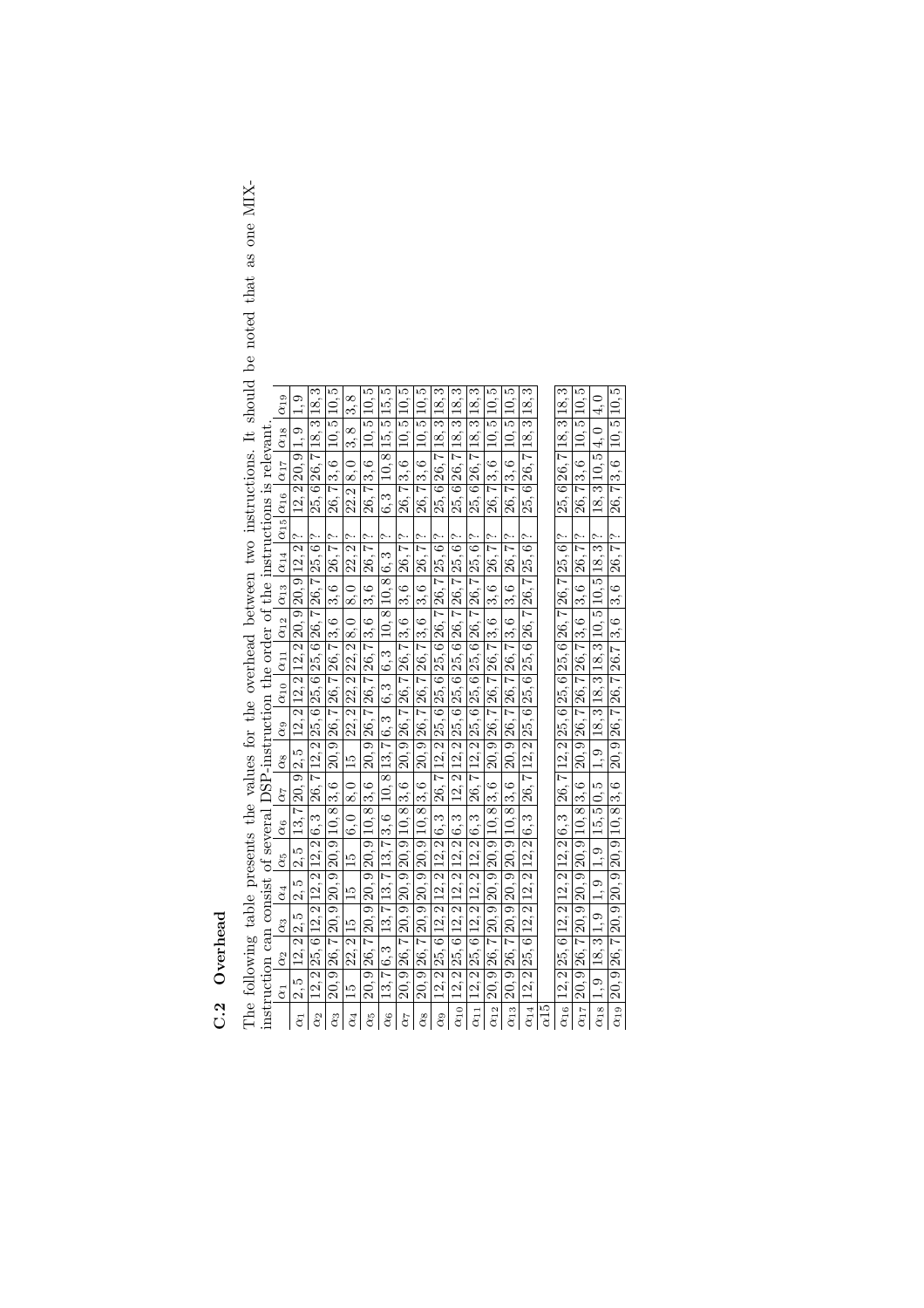## D Concrete values for the ARM7TDMI

The values for the ARM7TDMI are derived from [The05]. There all instructions were listed and therefor the values following are generated from the average value for the several groups.

## D.1 Instructions

 $\alpha_1 = 46, 5 \; mA$  $\alpha_2 = 50, 18 \; mA$  $\alpha_3 = 46, 5 + 2, 05 + 41, 35 = 89, 9 \text{ mA}$  $\alpha_4 = 46, 5 + 2, 5 + 50, 15 = 99, 15$  mA  $\alpha_5$  was not used for this paper.  $\alpha_6 = 41, 3 \; mA$  $\alpha_7 = 41, 6 \; mA$  $\alpha_8 = 41, 2 + 2, 05 + 46, 5 = 89, 75$  mA  $\alpha_9 = 42, 9, m$ A  $\alpha_{10} = 42, 3 \; mA$  $\alpha_{11} = 41,69 \; mA$  $\alpha_{12} = 43, 7 \; mA$  $\alpha_{13} = 45,03 \; mA$  $\alpha_{14} = 100, 37 + 0, 4 = 100, 77$  mA  $\alpha_{15}$  was not used for this paper.  $\alpha_{16} = \alpha_1 + \alpha_1 : \alpha_{11} + \alpha_{11} = 46, 5 + 2, 05 + 41, 69 = 90, 24$  mA  $\alpha_{17}$  was not used for this paper.  $\alpha_{18} = \alpha_6 + \alpha_6 : \alpha_3 + \alpha_3 = 41, 3 + 3, 8 + 89, 9 = 135$  mA  $\alpha_{19} = \alpha_6 + \alpha_6 : \alpha_3 + \alpha_3 = 135$  mA